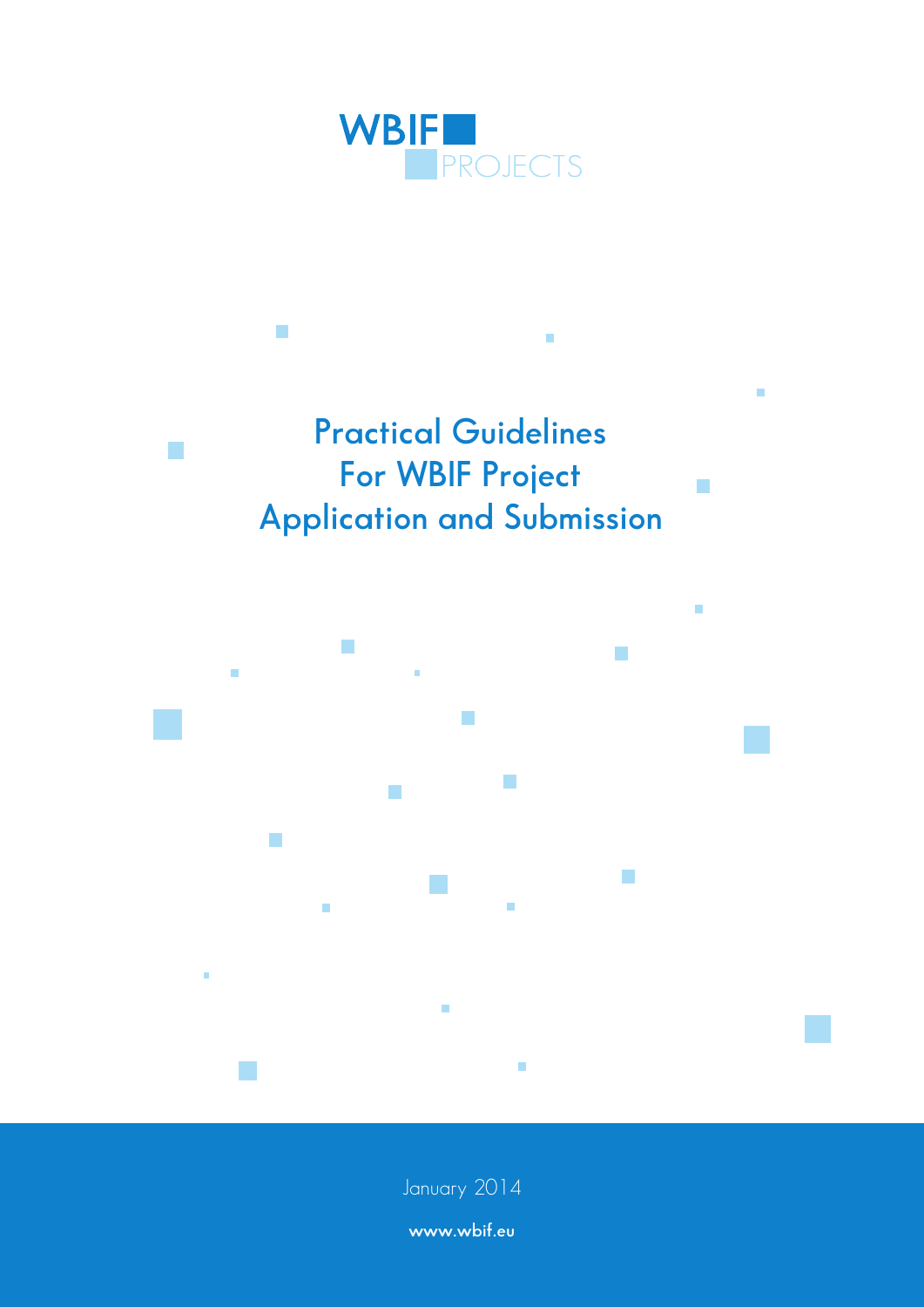

#### **1. Purpose of this Document**

This document aims to provide WBIF stakeholders, particularly officials from relevant institutions in WBIF beneficiaries, with a concise and user-friendly guide to preparing and submitting applications for grant support under the Western Balkans Investment Framework (WBIF).

Following four years of implementation, the WBIF has successfully evolved as a unique platform to blend grant and loan financing to prepare and implement strategic investments in key sectors in the WBIF beneficiaries' economy. To date, a total of 171 grants<sup>1</sup> have been approved for 145 investment projects and these are at different stages of implementation with 47 projects under construction or tendering for construction.

The document's overall objective is to facilitate the WBIF's objective of financing key investments that contribute to socio-economic development in line with the EU accession process in the region by a) ensuring the most appropriate projects are submitted; and b) helping improve the quality of grant applications so enhancing the screening and assessment process. The result should be better quality applications with an increased likelihood of a grant award.

To stay relevant the guidelines will evolve to reflect emerging factors such as new measures or initiatives, to respond to external pressures through regular updating and to respond to any priorities that the Steering Committee and Project Financiers' Group (PFG) may apply.

Information in this document is supplemented by additional information on the WBIF website www.wbif.eu.

### **2. Focus of Round 11 call for proposals**

Round 11 has a very clear and particular focus. As discussed at the WBIF Steering Committee Meeting in London on 4 December 2013, due to the current status of grant funding and awaiting the outcome of the Detailed Review of the WBIF project pipeline this will be a more limited round than normal. Therefore, applicants are expected to apply for just a very small number of projects. The screening and assessment process will give priority to those grant applications that seek to:

- i) "unblock" an existing project where identified problems can be solved by targeted TA; and/or
- $\frac{ii}{b}$  build on and/or enhance an existing project where additional support either advances it to the next stage in the project development cycle or expands the benefits of the existing grant.

In line with the discussions in London, applications for new projects will also be considered and these must clearly demonstrate regional impact on the ground. Please note that any findings of the Detailed Review of the WBIF pipeline will be taken into account during the screening and assessment process. The draft final report on this will be available in early March.

 $<sup>1</sup>$  Adjusted for withdrawn grants</sup>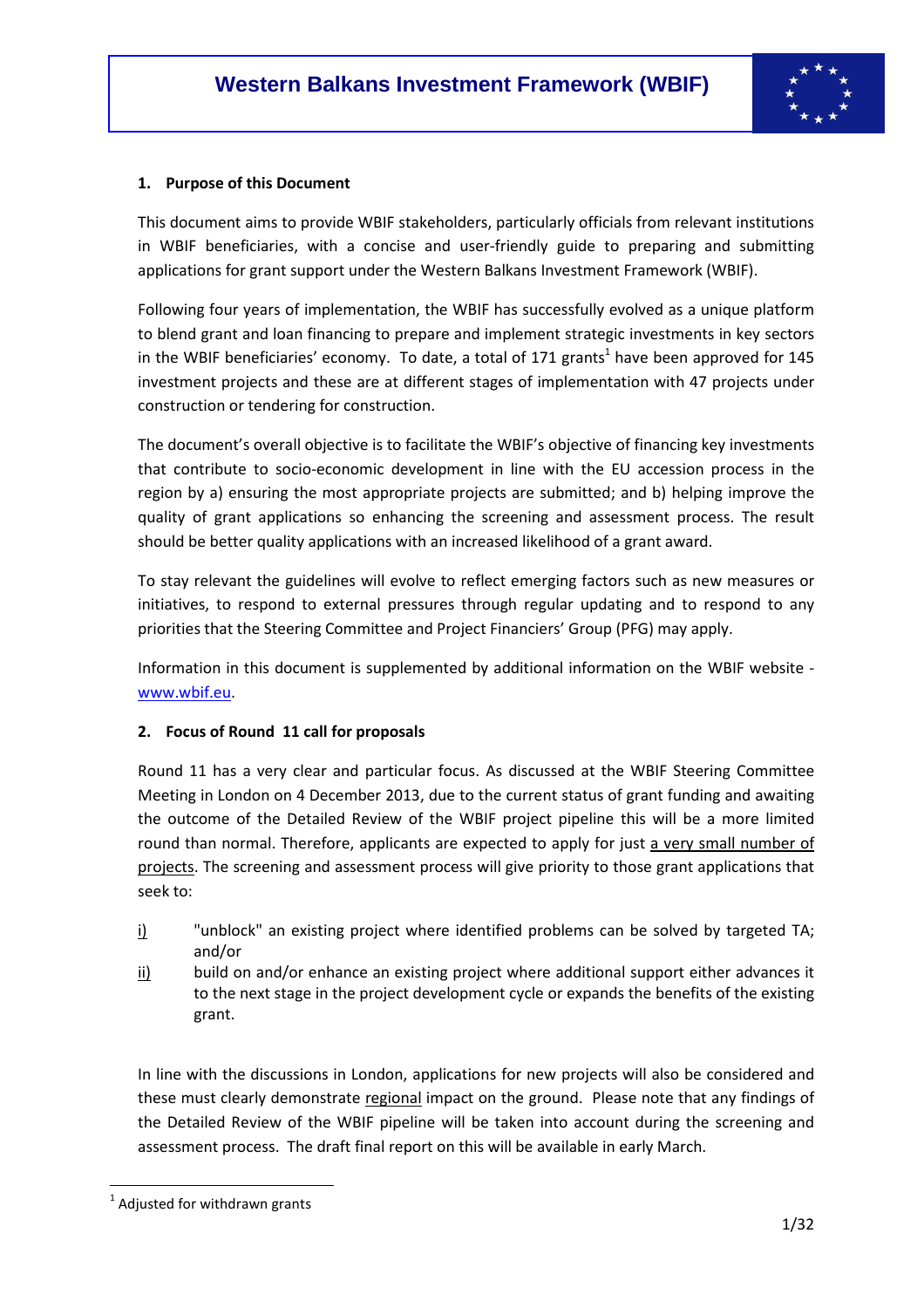

To ensure that submissions respond to these criteria the PGAF has been amended to give space for applicants to justify their proposals.

Some key issues that should be considered when preparing applications for WBIF grant assistance are summarised below.

- To ensure efficient use of scarce resources and safeguard against wasted effort, proposals should reflect the logical sequence of the project cycle and therefore should be confined to the immediate needs. For example if a feasibility study is required, assistance for tendering support should not be part of the proposal but rather be the subject of a future proposal should the feasibility study prove positive.
- Proposals should, as well as responding to the priority focus noted above, clearly demonstrate that the investment project for which WBIF assistance is requested is a priority project relevant for a national or regional strategy. It is also requested that applications demonstrate that the long-term financial sustainability and that the impact of – especially large-scale – projects on public debt has been taken into account. Applications can be strengthened in this respect by ensuring that the Ministry of Finance is invited to comment on the proposal and that these are reflected in the PGAF.
- The climate change window introduced in Round 10 to track the financing allocated to activities that have an impact climate change mitigation and adaptation and to raise awareness of the need to address such issues in the preparation and implementation of investment projects remains part of the application process.
- Support for SMEs should primarily be sought through the Western Balkans Enterprise Development and Innovation Facility, the "WB EDIF". This facility comprises four elements: i ENIF, targets early stage innovative SMEs with equity capital; ii. ENEF, targets high growth SME expansions with equity capital; further information available from Alessandro Vittadini (vittadia@ebrd.com); iii. Guarantee facility will assist SMEs with loan collateral obligations; further information from Christa Karis  $(c.karis@eif.org)$ ; and iv. Technical assistance for beneficiary countries with support to help create favourable conditions for the facilities. The facilities website provides more general information: www.wbedif.eu
- Additionally, SMEs or private enterprises seeking support for energy efficiency investments<sup>2</sup>, should be directed to the WBIF Regional Energy Efficiency Programme "REEP" managed by EBRD; the contact is: Daniela Diedrich-Ristic, diedricd@ebrd.com.

 $2$  For a comprehensive description of all finance facilities for energy efficiency measure in the Western Balkans readers are directed to the wbif website: http://wbif.eu/documents/275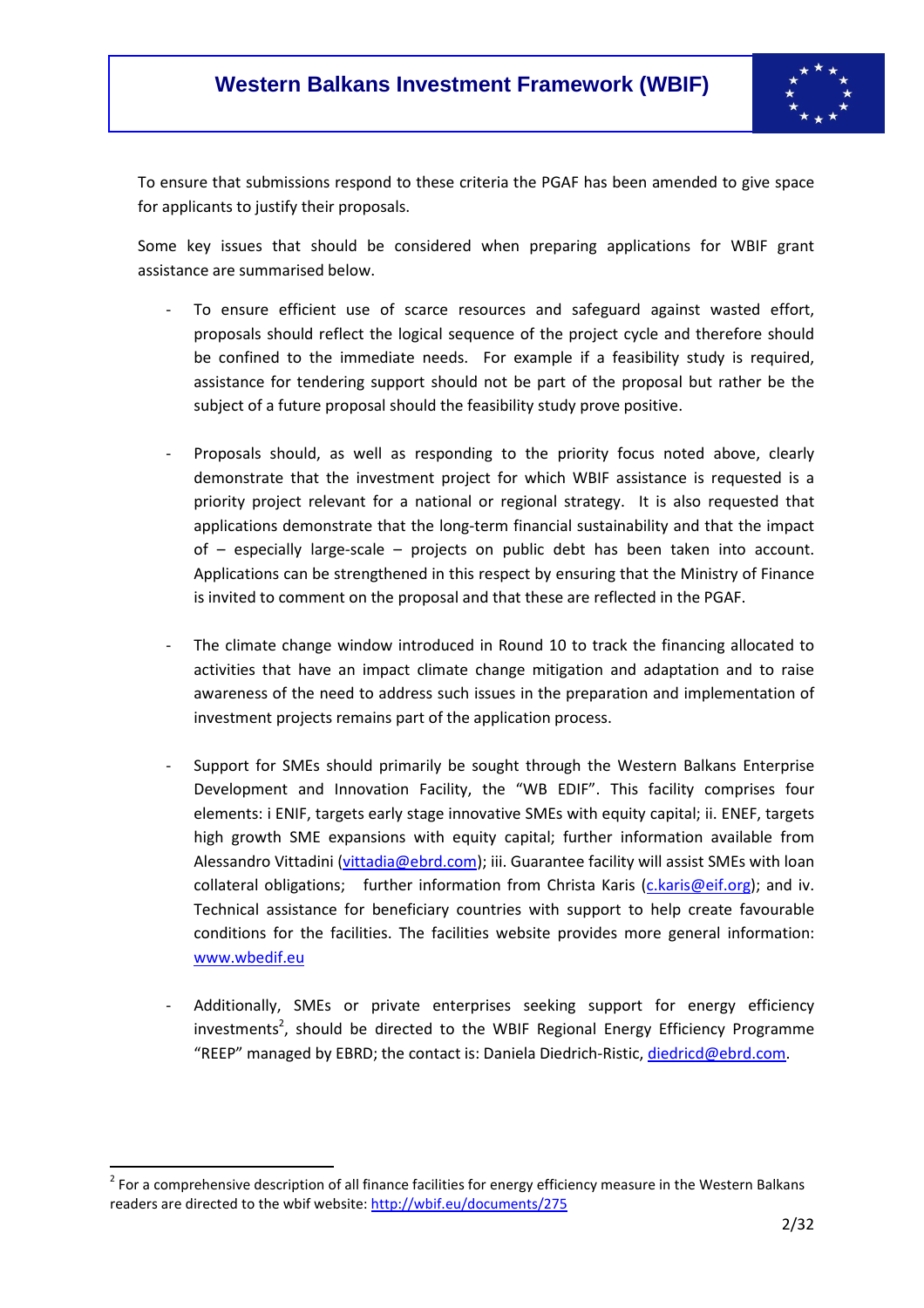

Beneficiaries need to be aware that the number of projects and size of contribution that can be supported is limited by the availability of resources in the European Western Balkans Joint Fund (EUBJF) and within IPF.

### **3. Overall Objective of the WBIF**

The WBIF supports socio-economic development and EU accession across the Western Balkans through the provision of finance and technical assistance for strategic investments, particularly in infrastructure, energy efficiency and private sector development. It is a joint initiative of the EU, International Financial Institutions (IFIs), bilateral donors and the governments of the Western Balkans.

The essence of the WBIF process is the coordinated effort that goes into preparing and selecting investments for financial support, thereby "blending" internationally financed grants and loans with domestic finance to expedite the implementation of investments that leads to fulfilment of strategic priorities defined in national, regional and EU accession policies contributing to socioeconomic development in the region.

Projects should contribute to competitiveness, growth and job-creation in the region.

A description of the WBIF governance structures is provided in Annex 1.

### **4. WBIF Stakeholders**

### *4.1 Eligible Beneficiaries*

- Albania
- Bosnia and Herzegovina
- former Yugoslav Republic of Macedonia
- $\bullet$  Kosovo $*^3$
- Montenegro
- **Serbia**

For trans-national and/or regional projects involving one or more of the eligible Beneficiaries and another country, WBIF financial assistance will only be available for the investment relating to the WBIF Beneficiary.

### *4.2 Eligible project promoters*

Current WBIF practice is that the project promoters of an investment proposal seeking WBIF support should be public entities at central or local government level and/or agencies and companies responsible for the provision of public utilities and services as foreseen in the internal legislation of each country.

### *4.3 External Financiers*

<sup>&</sup>lt;sup>3</sup> \*"This designation is without prejudice to positions on status, and is in line with UNSCR 1244 and the ICJ Opinion on the Kosovo Declaration of Independence"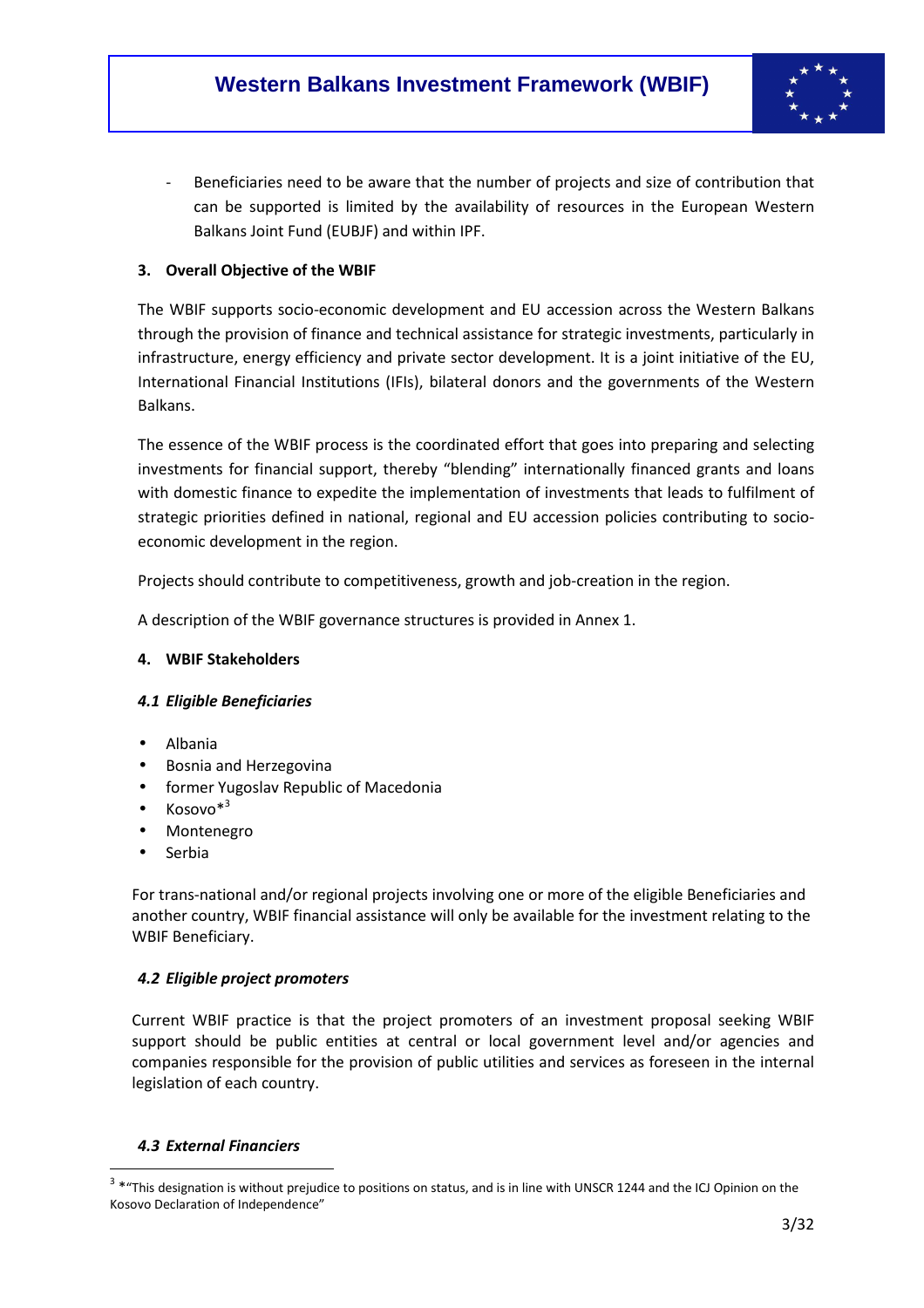

The international financiers are:

- European Commission
- International Financial Institutions (Council of Europe Development Bank CEB, European Bank for Reconstruction and Development – EBRD, European Investment Bank – EIB, The World Bank Group – WB<sup>4</sup>, Kreditanstalt für Wiederaufbau - KfW)
- Bilateral Donors and Financial Institutions

#### **5. WBIF Support**

#### *5.1 Types of Financial Support Available – Grants, Loans and Financial Facilities:*

The WBIF provides grants and loans to support investments in infrastructure or specialised financial facilities.

Grants can be for:

- i) Technical assistance to prepare infrastructure investments (e.g. to carry out a feasibility study etc.). To date, most of the grants approved have been of this type<sup>5</sup>.
- ii) Technical assistance to overcome specific obstacles that are delaying the preparation or implementation (e.g. construction) of a priority investment project. However, it must be noted in order to consider and justify WBIF support for faltering projects there must be a thorough analysis of the causes of blockages accompanied by a clear and logical use of grant support that will lead to progress. As a general principal, WBIF will not add more subsidy to an existing investment but will consider support to improve the policy/regulatory environment relevant to the investment, through capacity building.
- iii) Technical assistance to undertake research and analysis to facilitate the development of investments in a particular sector or sub-sector (see 5.2 (d) sector studies below)
- iv) Technical assistance to support policy reforms and institution building required to improve the investment climate (usually as part of a large financing facility (e.g. the WBIF's Enterprise Development and Innovation Facility - EDIF – see http://www.wbif.eu/Private+Sector+Development).
- v) Capital expenditure. For very particular cases where a funding gap is clearly identified. In general WBIF support should prepare projects for financing and/or leverage additional capital rather than provide direct co-financing.
- vi) Incentive payments for financial intermediaries. For example with provision of SME financing.
- vii) Interest rate subsidies. The cost of borrowing may be reduced where the need is justified; this is a facility provided by particular IFIs, notably the CEB.
- viii) Insurance premia. Funding of insurance premia necessary to implement a project.

Loans can be used for:

l

i) Investments in infrastructure. Most of a loan will be used for capital expenditure; in addition amounts can be used for technical assistance and project implementation support. Loans under the WBIF are provided by the eligible IFIs as agreed with the national government of the beneficiary country.

<sup>&</sup>lt;sup>4</sup> The World Bank can act as lead financier for Kosovo and for "sectoral" development studies. In general for other

beneficiaries it can co-finance investments with other IFIs or the EC unless a specific decision of the PFG allows it to lead. <sup>5</sup> Proposal promoters need to take care when specifying types of services requested; for example a feasibility study for an IFI is unlikely to cover national statutory licences that the promoter may expect.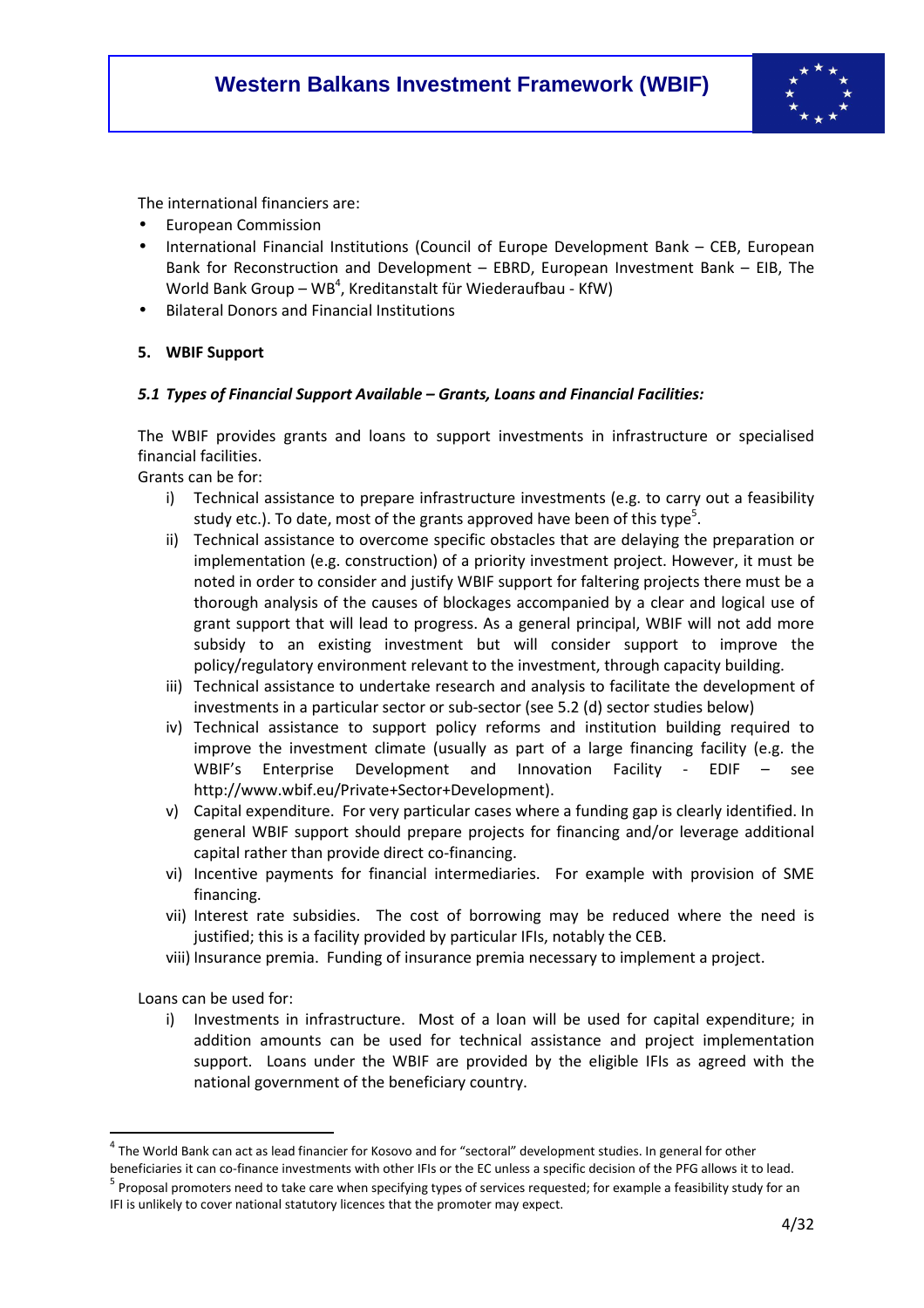

Specialised Financial Assistance Programmes or Financing Facilities are complex assistance programmes that support implementation of government policies in particular sectors and that target specific, well defined end-user. To date these have been used for:

- i) EDIF (Enterprise Development and Innovation Facility) This provides equity and/or loan financing for innovative and high growth SMEs along with technical assistance to improve the regulatory environment.
- ii) Energy Efficiency Provision of loan financing for governments, local municipalities and public companies for energy efficiency related investments along with technical assistance for government, municipalities and financial intermediaries.

### *5.2 Eligible sectors<sup>6</sup> :*

WBIF support focuses on the following areas and sectors of activity:

- a) Infrastructure:
	- i) Transport
		- Road, rail, sea and water ways, air transport, urban transport, inter-modal terminals
	- ii) Energy

Generation (a preference is given to renewable technologies), electricity, gas and oil strategic transmission, storage, CHP/cogeneration, district heating and energy efficiency

iii) Environment

Water supply, waste water, sewerage, solid waste, hazardous waste, emission control, climate change

- iv) Social Education, judiciary, health, social housing, public buildings
- b) Private Sector Development

National or regional schemes to assist SMEs on a group basis. Applications from individual enterprises are not permitted by PGAF application and should be sought through the WBIF Enterprise Development and Innovation Facility, "EDIF".

c) Energy Efficiency

Programmes to support beneficiaries' efforts to reach their energy savings targets under the Energy Community Treaty. Applications from the private sector or municipalities for individual energy savings projects should be directed through the WBIF supported Regional Energy Efficiency Programme, "REEP".

d) "Sector Development" projects

Studies that will provide information, analysis and where relevant recommendations that support the development of investments and/or improve the investment climate in the Western Balkans. Such projects must have benefits for the wider region. Specific guidelines have been prepared for these and are attached in Annex 2.

### *5.3 Eligible Costs*

l

All elements of the eligible cost<sup>7</sup> of the investment projects are in principle eligible for grant

 $<sup>6</sup>$  The sub-sector examples given are illustrative only and shouldn't be considered exhaustive or restricting.</sup>

 $<sup>7</sup>$  When calculating the eligible costs of a project that may benefit from grant financing or co-financing, the rules and</sup> procedures of the Commission, the partner IFIs and the EWBJF will apply – see Project Grant Application Form – Annex 3.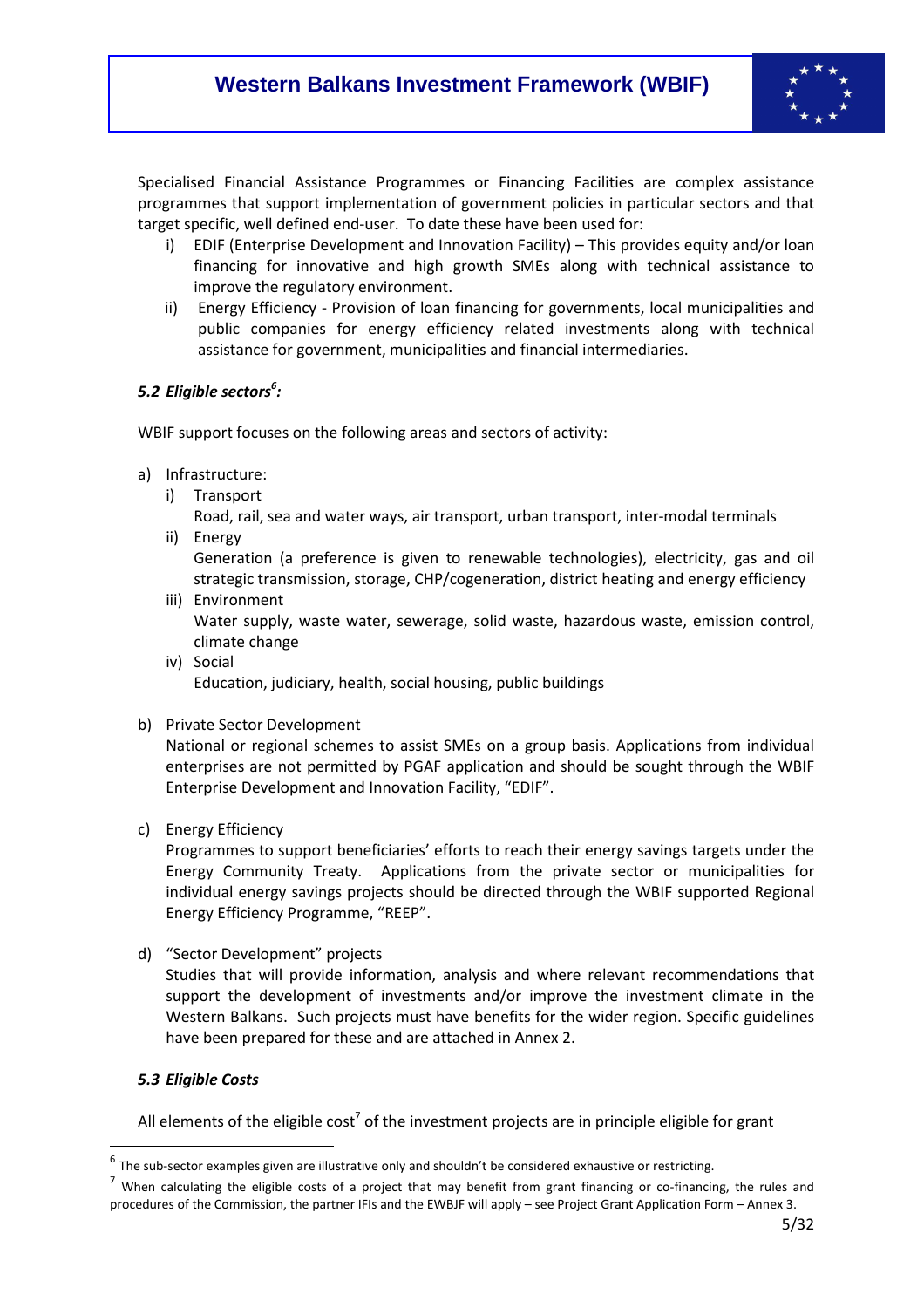

financing subject to approval of the WBIF Steering Committee.

#### **6. The WBIF Project Application Process**

Project applications for WBIF support are triggered by calls for project proposals. These are issued by the WBIF Secretariat in DG Enlargement and sent to all NIPACs who are responsible for further dissemination in their respective countries. They are also published on the WBIF website www.wbif.eu. There are normally two calls (also known as rounds) each year timed to allow approval of grants at the WBIF Steering Committee meetings in June and December.

The frequency of rounds can be affected by the availability of funds.

#### *6.1 Source of requests for WBIF support.*

Applications for WBIF support can be submitted by:

- i) A NIPAC office. The majority of applications come from this source (following consultations with lead IFI).
- ii) An IFI. (following consultations with NIPAC(s))
- iii) A regional sectoral organisation; for example SEETO, Energy Secretariat, RCC (following consultations with NIPACs and IFI(s)).

For regional projects, (those that benefit two or more beneficiaries and may include an EU Member State), a lead applicant (NIPAC or regional sectoral organisation) is responsible for submitting the application. Applications must indicate other supporters on the PGAF, and formal expressions of support from a competent government authority must be attached to the application.

For all applications, the interested IFI **must** be indicated and consulted. See section 6.4 below. Applications submitted by an IFI or a regional sector organisation should similarly have and demonstrate support from the relevant NIPAC(s).

Applications for WBIF support must be made on a Project Grant Application Form (PGAF) relevant for the particular round; the round number is prominently displayed on top of page 1. The correct PGAF can be downloaded from the WBIF website at: http://www.wbif.eu/Project+application+and+selection

It is important to use only this source for blank PGAFs and not to alter the file format as this is the only format that will work in the supporting WBIF management information system (the WBIF-MIS).

A sample version of the Round 11 PGAF is shown as an example in Annex 4.

Particular attention is drawn to the PGAF's Annex 1: the eligibility checklist. For a project to be considered eligible all the points on this list must be fulfilled. Ineligible applications are withdrawn from further assessment.

#### *6.2 WBIF facilities according to EU Accession Status:*

-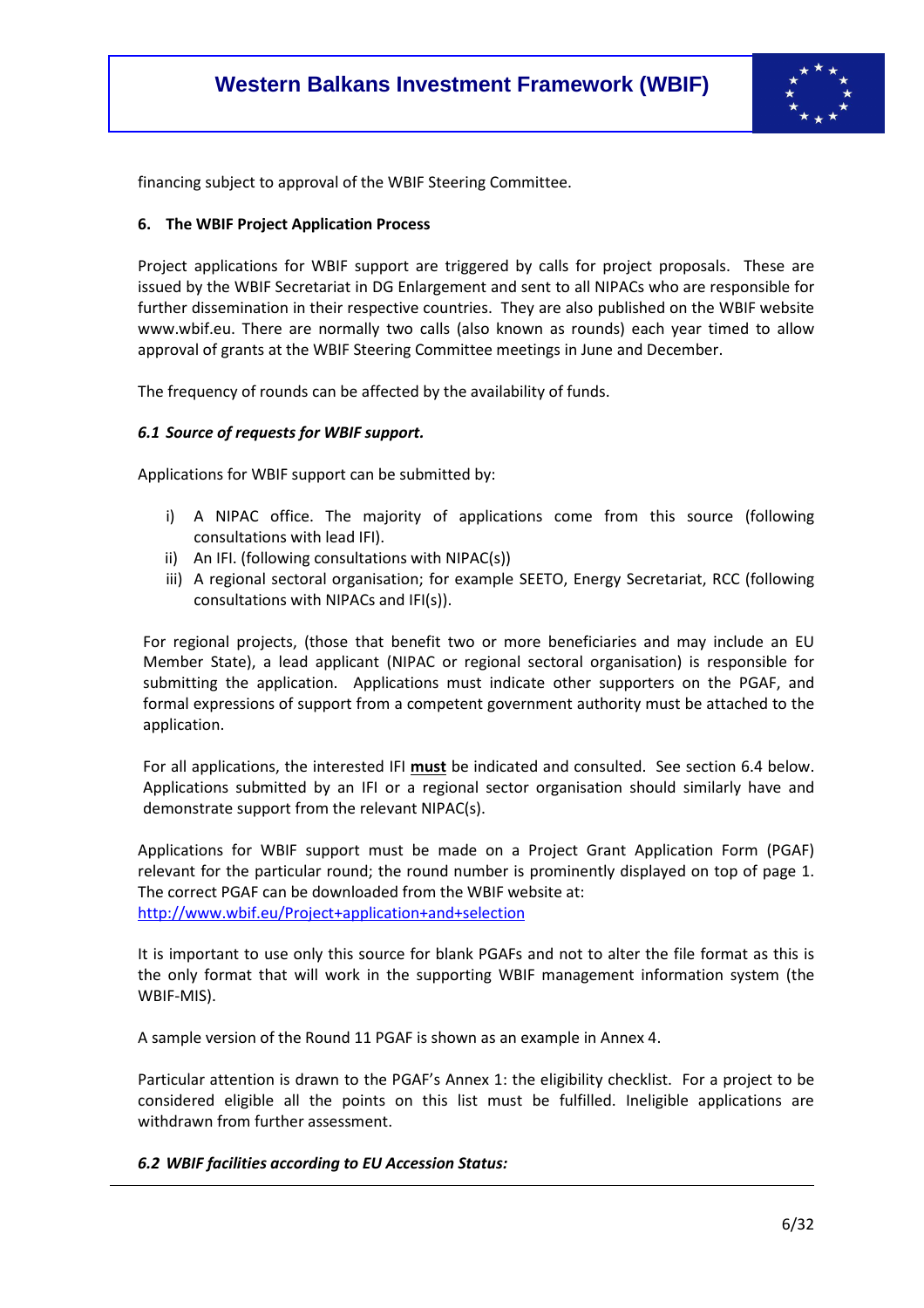

In line with the revised approach under the forthcoming IPA 2, WBIF resources are available for investments in all sectors to all Beneficiaries regardless of candidate status. However, projects currently receiving support under the Regional Component of IPA are not eligible for assistance.

### *6.3 Specific Sector Considerations*

There are specific sector factors that project promoters should consider when preparing projects. First, after satisfying that projects meet the overall objective of the WBIF, to support priority investments in line with EU accession objectives, it is essential that projects also comply with relevant national and regional development plans and strategies, particularly those relating to the specific sector. Second, there are some specific sector criteria that should be born in mind.

When preparing applications, promoters should take into consideration their relevance to the implementation of the following regional and national policies and strategies.

### Overall

- SEE 2020 a regional strategy to facilitate national efforts to improve integrated, smart, sustainable and inclusive growth as well as governance for growth. SEE 2020 mirrors the EU's 2020 Agenda but is adapted to the specific circumstances of the Western Balkans.
- Danube strategy
- National development plans and country strategy papers.
- Climate change issues. A Climate Change Window (CCW) was introduced to the WBIF in June 2013<sup>8</sup>. The aim of the CCW is to (i) assist in identifying the contributions to climate finance (mitigation and adaptation) from each project and (ii) to encourage improved design of infrastructure projects so that investments are made more resilient to current and future climate risks.

The assessment of contributions to climate finance (mitigation and adaptation) is done by the Lead Financial Institution during the assessment phase. The assessment is based on the Rio Markers<sup>9</sup> methodology that examines whether climate change is the principle objective of a project, one of the objectives (significant) or it is not an objective. The Lead FI may propose a specific percentage of project budget which contributes to climate change based on its own methodology<sup>10</sup>. Tracking climate finance commitments is the responsibility of the financiers, not the beneficiaries.

In order to improve project design and implementation to minimise the impact of climate change risk on project and to make project more resilient to climate changes, beneficiaries are asked to provide information in the PGAF on issues such as

 $8$  CCWs were required by the EC and introduced to all EU Blending Facilities worldwide.

<sup>&</sup>lt;sup>9</sup> For definitions of Rio Markers see Annex 6

<sup>10</sup> It is the case of IFIs using the Multilateral Development Banks methodology (e.g. EBRD, EIB)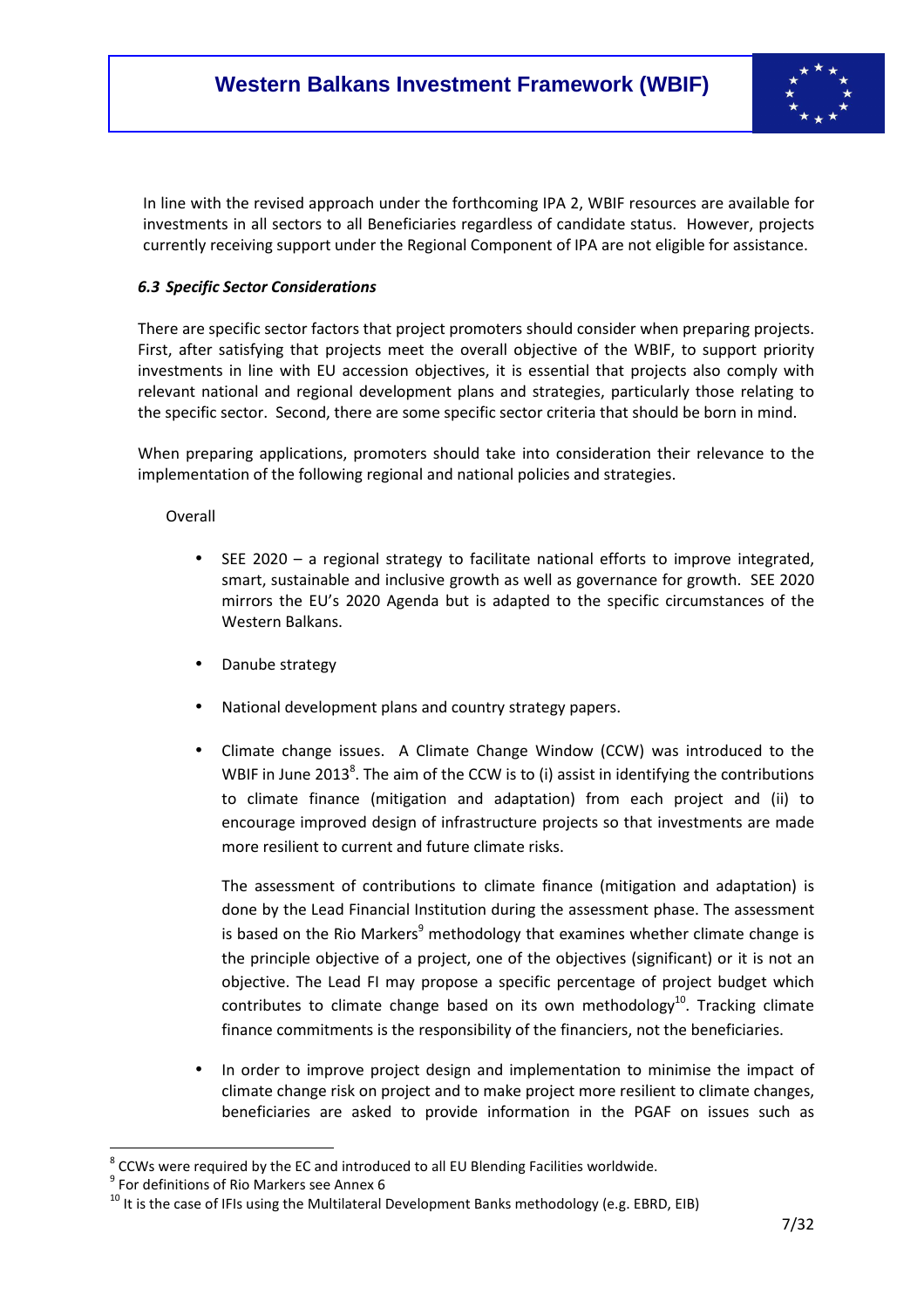

potential contribution of the project to GHG emissions reductions, any assessment of climate risks and whether measures to improve climate resilience of projects have been considered. The type of information to be provided and the level of detail required will depend on the sector and stage of maturity of the project (e.g. prefeasibility, feasibility study, detailed design, supervision of works etc). See Annex 6 for some sample checklists that can assist beneficiaries to determine what information is required. It is important to note that these initial assessments should be done in consultation with the proposed Lead IFI as all IFIs have standard methodologies and tools to identify and assess the information. The Lead IFI can further elaborate the climate risks and resilience measures in the assessment phase when allocating Rio Markers.

Considering each sector:

### *6.3.1 Energy*

The relevant EU framework: Energy Community Treaty (see http://www.energycommunity.org).

The implementation of the Treaty by Beneficiaries is supported by the Energy Community Secretariat that has established working groups such as the Energy Efficiency Task Force, the Environmental Task Force and the Energy Strategy Task Force to advance work in the different areas. All beneficiaries have representatives on these working groups who should provide information on the key issues arising and priority investment needs.

Investment projects that feature on the list of Projects of Energy Community Interest (PECI) adopted by the Ministerial Council of the Energy Community Treaty in October 2013 will receive particular attention. See http:// http://www.energycommunity.org/portal/page/portal/ENC\_HOME/AREAS\_OF\_WORK/Investments/PECIs for further information.

An important factor, particularly relevant in this sector, is to distinguish between projects that need EU grant intervention and projects that can, and should, proceed on a commercial basis using private finance. As an example of the latter, petroleum or gas distribution pipelines that add to an existing network are cases where private finance usually enables project preparation and implementation. However, where a transmission line fits within a national and EU strategy, support can be considered. Under no circumstance should a WBIF project have a market distorting effect whereby support gives an unfair commercial advantage. Some cases may be ambiguous, for example wind farms are normally not grant supported. However, WBIF has accepted a general principal that where a country has no such facility or established private sector provision "pilot projects" can be justified in order to pioneer and stimulate market participation.

### *6.3.2 Transport*

The current relevant EU framework for the transport sector is the Memorandum on the Development of the South East Europe Comprehensive Transport Network (see www.seetoint.org)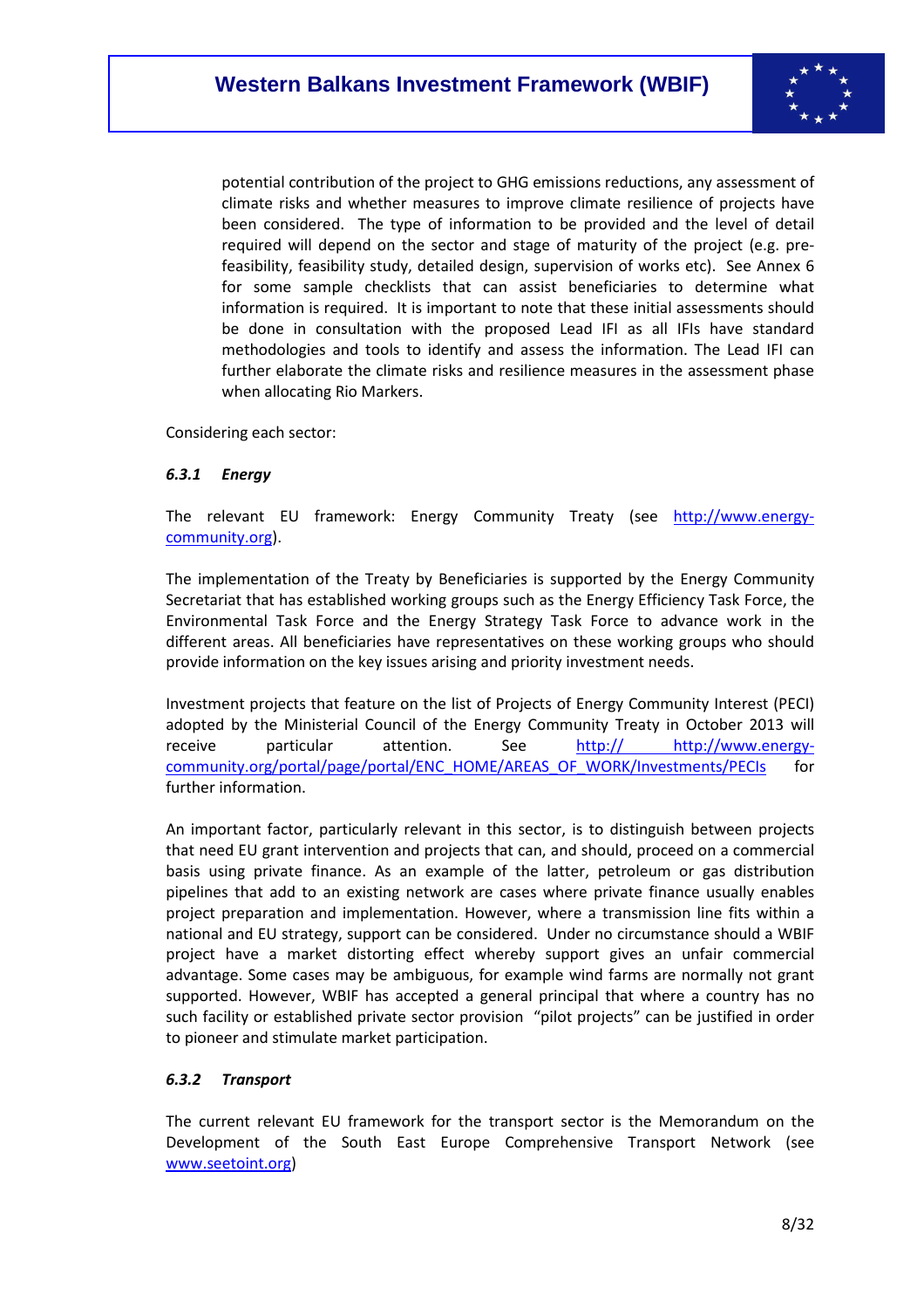

Implementation of this MoU is supported by the South East Europe Transport Observatory, SEETO. All Beneficiaries are represented on the Steering Committee that is co-chaired by the European Commission.

The SEETO Comprehensive Network is aligned with the EU Trans European Network in Transport (TEN-T) and SEETO, through its regular Ministerial Meetings and annual updates of its Five Year Multi-Annual Plan regularly highlights the priority investments as defined by the Western Balkan countries themselves in particularly in road, rail and inland waterways as well as supporting work on various aspects of transport policy.

WBIF projects, particularly regional ones, must be part of the SEETO Comprehensive Network and/or included in EC policies and SEETO Memorandum of Understanding. Exceptions to the Comprehensive Network may be considered for urban transport provision, with priority to public transport, or city/town bypasses that have significant positive economic and environmental benefit.

All modes of transport can be considered: passenger and freight.

### *6.3.3 Environment*

The relevant EU framework is set by a number of demanding and input intensive directives that must be transposed and implemented by the Beneficiaries. Implementation will in many cases require considerable investment. Directives that may require such investments include:

| Water Supply/ Wastewater Treatment                                                                                                                                                                               | <b>Waste Management</b>                                                                                                      |
|------------------------------------------------------------------------------------------------------------------------------------------------------------------------------------------------------------------|------------------------------------------------------------------------------------------------------------------------------|
| Urban Wastewater Treatment Directive<br>Drinking Water Directive<br>Dangerous Substances<br>into<br>Water<br><b>Directive</b><br>Nitrates Directive<br><b>Bathing Water Directive</b><br><b>Floods Directive</b> | Landfill Directive<br>Waste Incineration Directive<br>Waste Framework Directive (Hazardous Waste)<br>Sewage Sludge Directive |
| <b>Air Pollution Control</b>                                                                                                                                                                                     | <b>Industrial Pollution Control</b>                                                                                          |
| Large Combustion Plants Directive<br><b>Fuel Quality Directives</b><br><b>Air Quality Directives</b>                                                                                                             | <b>IPPC Directive (Directive on Industrial Emissions)</b>                                                                    |

When trying to prioritise among environment related investments, there are a number of regional environment related programmes and studies of relevance for the WBIF. Current/on-going initiatives where investments are foreseen include the Danube Strategy, various River Basin Management Plans including the Danube River Basin Management Plan, the Sava River Basin Management Plan and ECS Task Force on Environment. In several cases a prioritisation of investments has been carried out under these initiatives.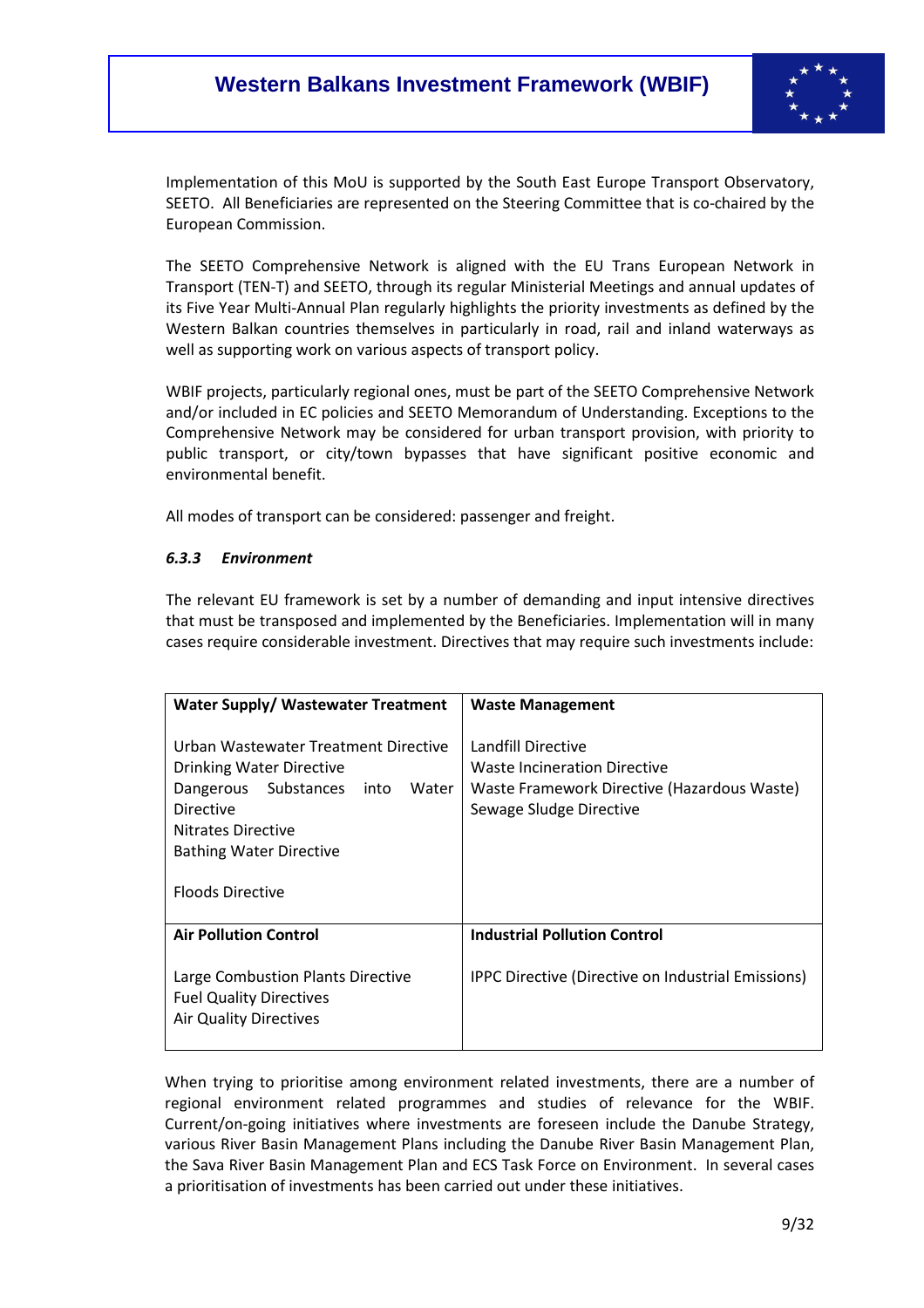

Given the extent of the investment requirements, project promoters could consider focusing on projects of a particular size. For example the Urban Waste Water Treatment Directive requires that agglomerations bigger than 2000 persons (equivalent) should be covered by the directive requirements. When the Directive entered into force the EU Member States had a gradual approach to implementing the requirements; by the end of year 2000 they had to cover agglomerations bigger than 15,000 persons and five years later other agglomerations.

### *6.3.4 Social*

Unlike the other WBIF sectors, there are no specific EU directives or acquis for social sector infrastructure but investments should comply with acquis including under Chapter 19: Social Policy and Employment and Chapter 28: Consumer and Health Protection. Alignment with the Bologna process in education is also important.

There is no social sector specific dedicated regional body; however the Regional Cooperation Council (RCC) provides a regional focus for social matters (see http://www.rcc.int/)

While the emphasis of WBIF projects is hard infrastructure, schools, hospitals, prisons etc, the WBIF facility of "Sector Development" projects (see annex 2) allows for studies on social policy and related issues that could be used to facilitate prioritisation of capital investments in this sector.

#### **6.4** *IFI involvement*

All projects should have an interested "lead" IFI that is either expected to contribute to the financing of the eventual investment for which preparation support is sought or which has already allocated financing for an investment for which support is required to facilitate implementation.

There may be more than one interested IFI whereby projects can be co-financed and indeed cofinancing is encouraged for suitable projects. The PGAF expressly asks all project promoters to note which IFI(s) is participating and to provide an IFI contact person.

Project promoters must consult with the lead IFI on the proposed project prior to submission of the PGAF. IFI staff can contribute to the preparation of the PGAF.

The IFIs that can lead are:

- European Investment Bank EIB
- European Bank for Reconstruction and Development EBRD
- Council of Europe Development Bank CEB
- Kreditanstalt für Wiederaufbau KfW

In addition:

• World Bank – WB. The World Bank can act as lead financier for Kosovo and for "sectoral" development studies. In general for other beneficiaries it can co-finance investments with other IFIs or the EC unless a specific decision of the PFG allows it to lead.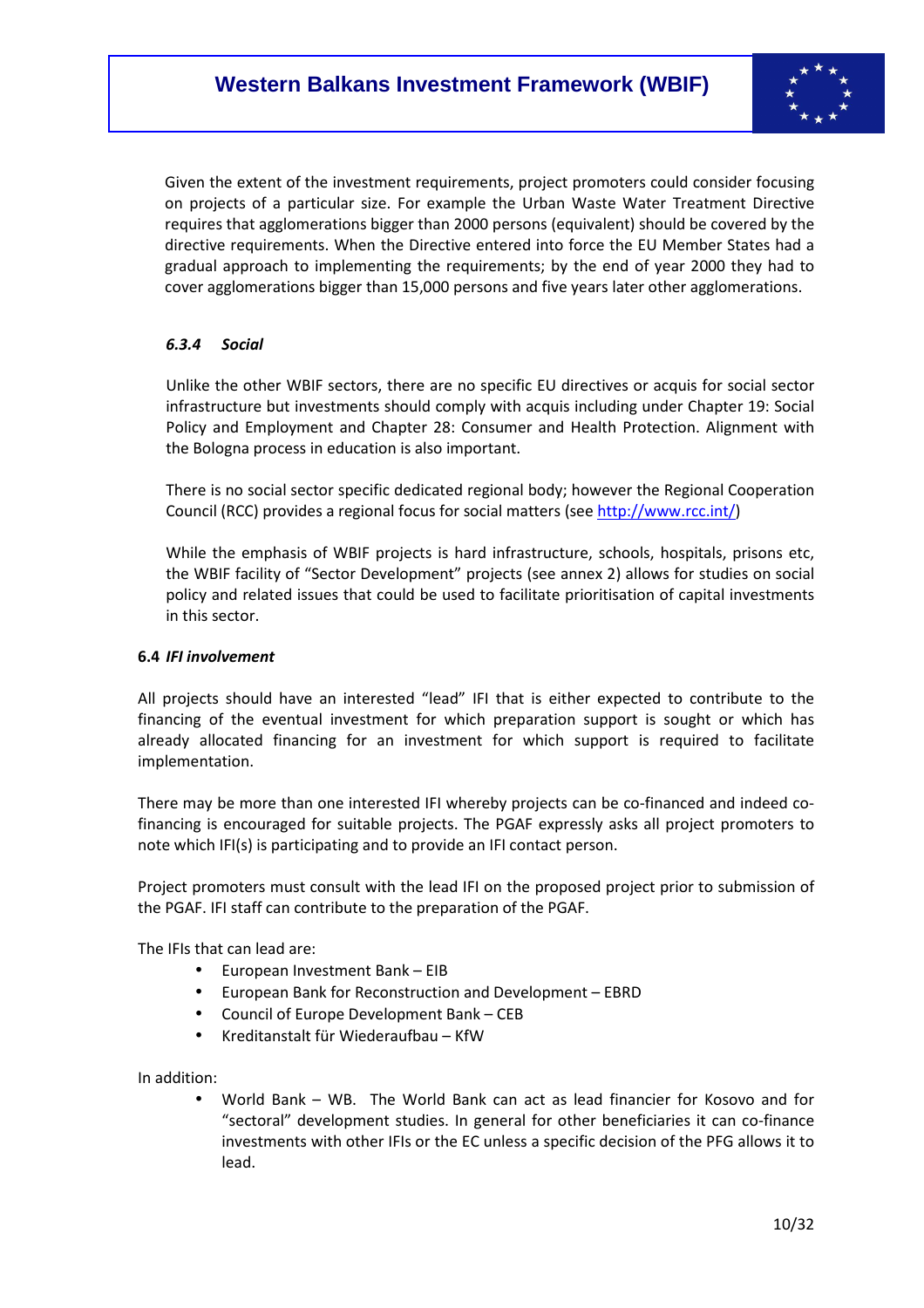

#### *6.5 Project readiness*

Given the WBIF's stated aim to expedite priority investments in key sectors, requests for support should only be submitted for proposed investments that are:

- a) Clearly indicated as part of a national or sectoral development plan in the relevant beneficiary(/ies).
- b) In accordance with EU policy and pre-accession programme.
- c) Comply with the beneficiaries' commitments under relevant international and/or regional agreements for example the Energy Community Treaty or the SEETO Comprehensive Network.
- d) Deemed eligible for national co-financing (e.g. inclusion in the medium term expenditure forecast or other ministry of finance documents).
- e) Have a high expectancy that a realisable investment plan will be concluded as an output of the WBIF support.

Where projects are under preparation, for example where a feasibility study is underway, no new financing will be provided until the study is complete. Similarly, where a grant is awarded but not disbursed further support will not be considered.

The PGAF requires specific information on all of the above to be included in the application.

#### *6.6 Complementarity with other EU support*

Projects must complement, and not duplicate or displace, other EU support mechanisms or indeed other donor support programmes. In particular projects must be considered with reference to national priorities and IPA support. Project promoters should be aware that EU Delegations will be asked to comment on individual project applications as part of the screening process and ideally should consult with EU Delegations in advance particularly where a potential investment is part of a nationally agreed strategy – see section 7 below.

#### *6.7 Limit of a project's budget and scope of work*

A project's budget and scope of works is defined in the PGAF. Once approved by the WBIF SC, grants can be spent only and exclusively for the scope of the project which has been screened and assessed positively. Grants cannot be used for a different scope.

Concerning technical assistance grants awarded through the EU funded IPF facility a small variance in budget may be permissible where small, unforeseen items arise or when practical additions for the project's success are needed. For such IPF project variances need prior approval from the IPF task manager at the European Commission and will be dealt with on a case by case basis following full consultation with relevant stakeholders. This feature is not, currently, available for technical assistance awards made through the EWBJF.

Significant variations in budget and/or scope of works require the submission of a new PGAF for Steering Committee approval.

#### **7. WBIF Screening and Assessment Procedure**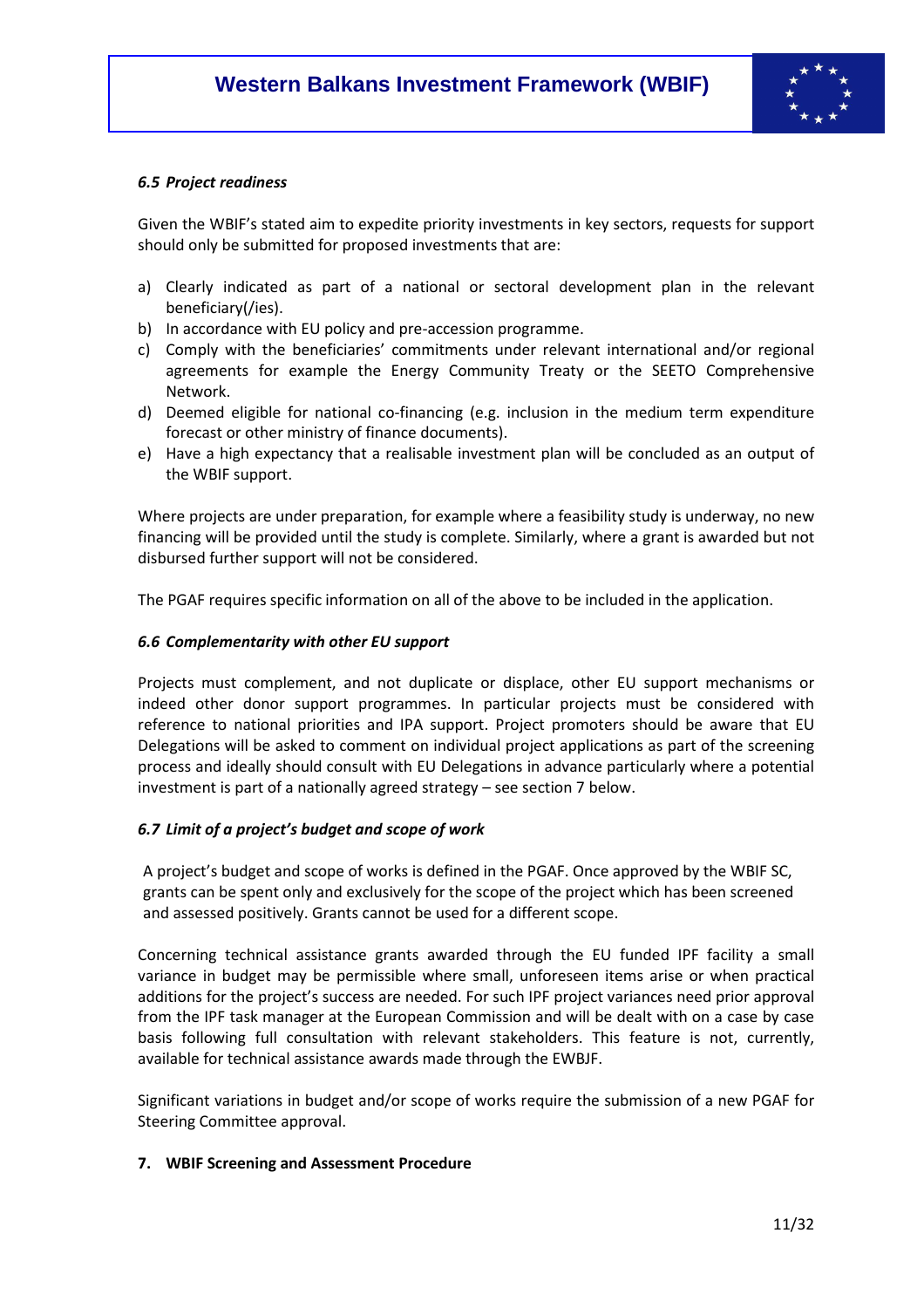

There is a clearly defined review and approval process that PGAFs follow from submission through to Steering Committee decision. The six monthly round progresses through this cycle:

- Receipt of proposals recorded and reference code allocation by WBIF Secretariat.
- PGAFs uploaded and registered in the WBIF-Management Information System (WBIF-MIS)
- Screening consultation process launched by the WBIF Secretariat, through the MIS, seeking comments from EU Delegations, relevant Line Directorate Generals (e.g. DG MOVE, DG Environment etc), DG Enlargement Country Desks and the IPF1 Technical Assistance Key Experts. The first three provide opinion on strategic relevance, nationally and in the EU accession perspective, while the latter gives a technical opinion. The process is covered in the PGAF Annex 2.
- The Project Financiers Group considers the screening results and selects positively screened projects for further consideration – i.e. assessment.
- Assessment review is launched. Each positively screened project is allocated to a Lead IFI who assesses the PGAF for a range of criteria including: economic, financial, environmental etc. The process is covered in the PGAF Annex 3.
- The Project Financiers Group considers the assessment results and recommends positively assessed projects for submission to the Steering Committee for approval of a WBIF grant.
- In addition to recommending projects for grant award the PFG also reviews previously approved projects that have not progressed. As outlined in section 8.3 below, the Project Financiers Group may recommend the cancellation of grants where it is deemed that progress cannot be made as envisaged. The funding associated with these grants is then returned to the overall WBIF resources.
- The meeting of Steering Committee where projects recommended for grant award are presented by the respective NIPAC. The SC takes the decision on grant award. This concludes the project application cycle with approved projects progressing to the next phase e.g. technical assistance for investment preparation or actual investment and project progress is monitored via the WBIF MIS and reported to the Steering Committee.

### **8. WBIF grant management process following Steering Committee approval**

Steering Committee approval signals the start of the activity (ies) a grant was approved for. The majority of grants are for technical assistance and their general progression is covered below. Grants providing co-finance investments are not dealt with in the Guidelines.

### *8.1 IPF grant awards*

l

Grants that are implemented via the Infrastructure Projects Faculty (IPF) currently use exclusively European Union funds from the IPA budget $11$  and are exclusively for technical assistance for project preparation or, in appropriate cases, supervision of works. The work is done by three teams of consultants: IPF1, IPF2 and IPF3; all three teams are based in Belgrade<sup>12</sup>.

Grant implementation goes through a common process (similar to the selection process, IPF grants are administered by a systematic procedure captured on the MIS):

 $11$  This will change in the future as IPA funds are put into the general EWBJF pot

<sup>&</sup>lt;sup>12</sup> See Annex 1 Description of WBIF Structures for further details of IPF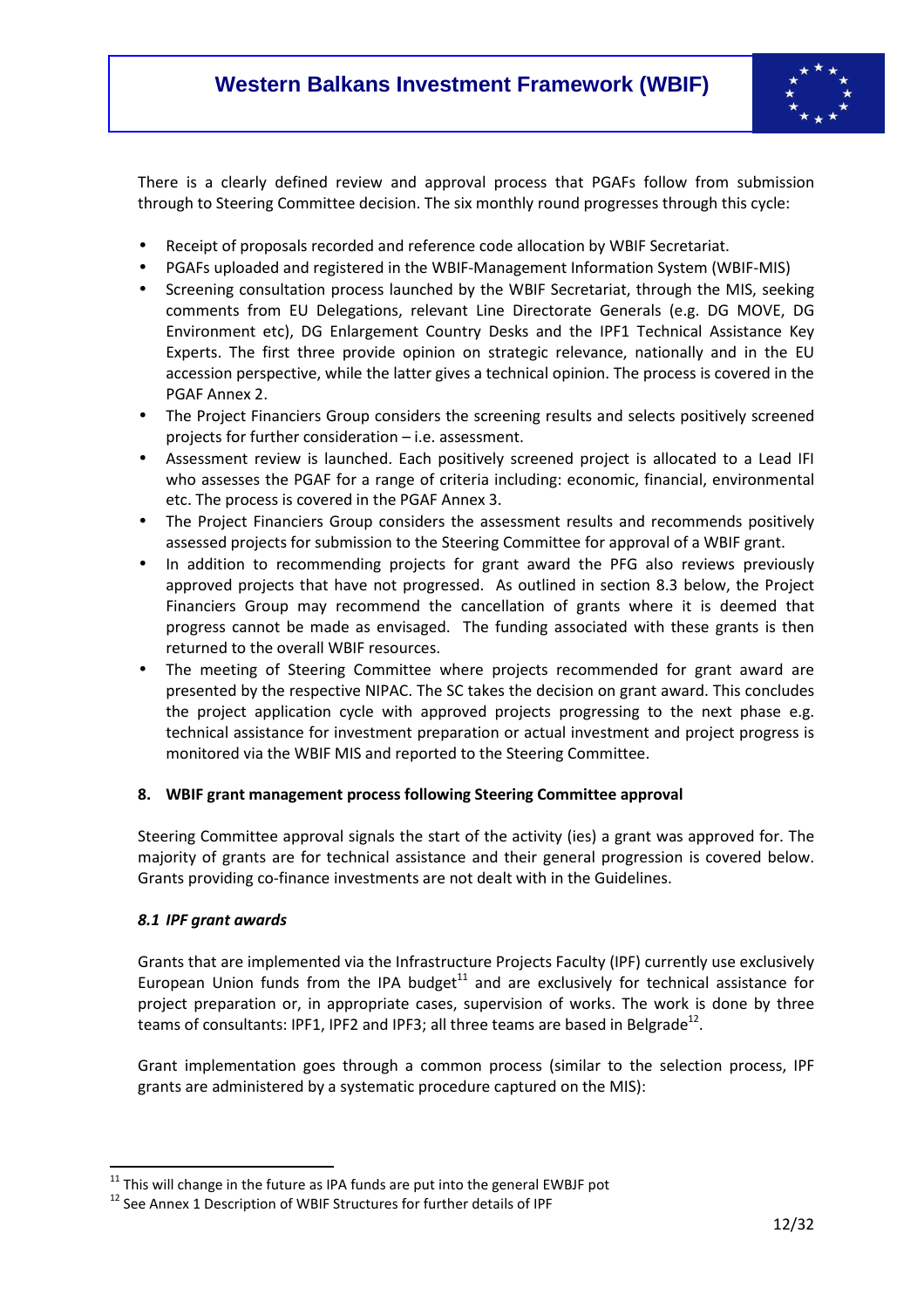

- Terms of reference (ToR) are prepared by one of the IPF team sector experts for work to be done based on scope defined in the PGAF. The ToR are prepared in consultation with the project's promoter and lead IFI. When agreed with these stakeholders they are shared, via the MIS, with a wider stakeholder base for consultation.
- Once ToR are accepted an IPF consultant is charged with fulfilling the ToR defined tasks.
- The IPF consultant recruits a team of experts that for which approval is needed from DG-Enlargement.
- The team fulfil the ToR tasks, keeping the stakeholders informed. As well as project specific reporting as required the IPF teams report bi-monthly on all project activity through the Bimonthly report.
- Upon work completion documents are presented to the project's promoter and IFI as necessary. A completion presentation and workshop are normally held to present and disseminate results.
- The IPF consultants secure acceptance or no-objection letters from the project promoter and lead IFI.

### *8.2 EWBJF grant awards*

Funds of the EWBJF are co-managed by the EBRD and the EIB. An implementation agreement (IA) is signed between the EBRD and the lead financial institution, in accord with the co-manager of the EWBJF, the EIB, to provide the terms by which the funds are to be transferred and may be utilised. Once signed, the Lead Financial Institution (LFI) submits a request for payment for the funds to be disbursed. The IA is signed after the SC approval and before the consultancy contract is signed.

LFIs that use EWBJF resources provide financial updates to the co-managers of the EWBJF on an annual basis for fund management purposes, such that they can confirm to the SC that resources have been used appropriately and in accordance with decisions of the SC and the General Conditions of the EWBJF. An audited financial statement of the EWBJF is submitted annually to the SC.

Additionally, the Management Information System of the WBIF (currently managed by IPF1 consultants) keeps a record, updated every six months by the respective LFI, on the progress of the projects financed via EWBJF.

As a general rule it is strongly advised, for any grant application under the WBIF, to assure the earliest involvement of the LFI. Doing so will not only guarantee LFI support for the application but also allow the LFI to set in motion the adequate procedures and minimise delays.

### *8.3 Extraordinary circumstances*

A number of specific procedures have been agreed for when an SC approved grant does not progress in line with the PGAF.

### *8.3.1 Project withdrawal due to inaction*

WBIF grants that do not satisfactorily proceed will have support withdrawn. For technical assistance projects that have no ToR defined and approved within one year of SC approval and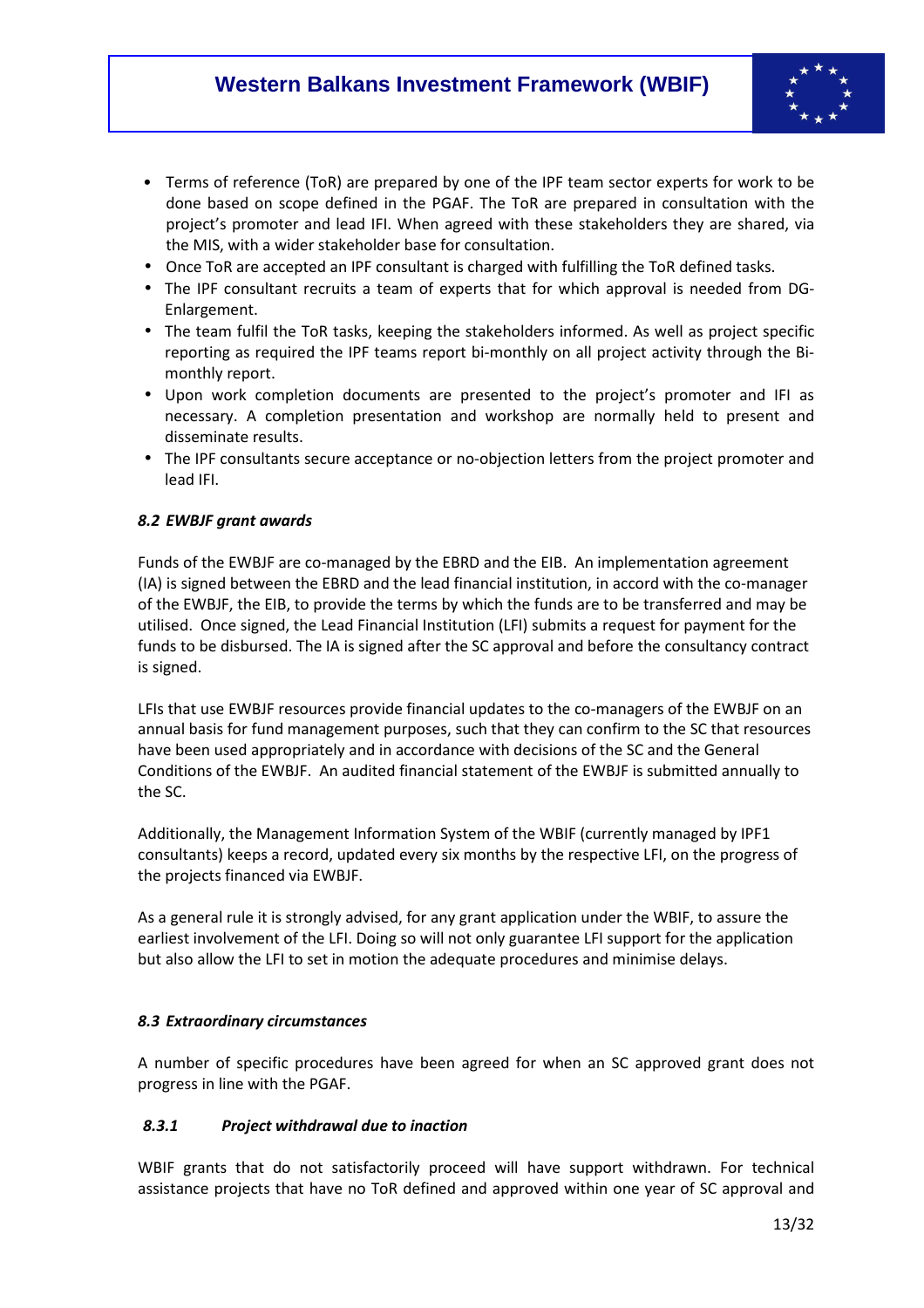

for grants to co-finance investments that have not disbursed funds within three years of SC approval, the PFG will be notified and, following their review, a recommendation made to the SC for withdrawal of WBIF support. The PFG may sanction a six month reprieve before proposing to the SC the project is withdrawn; this grace period offers the opportunity for action to be taken.

Where project loses the support and/or confidence of either the project promoter, beneficiary or lead IFI support will be withdrawn, following the above process.

Annexes:

- Annex 1 WBIF Structures and Related Bodies
- Annex 2 Guidelines for Sector Development Projects
- Annex 3 The WBIF application process from a Beneficiaries' perspective
- Annex 4 Sample Project Grant Application Form
- Annex 5 WBIF Regional offices and IPF support contacts
- Annex 6 Additional information on the WBIF CCW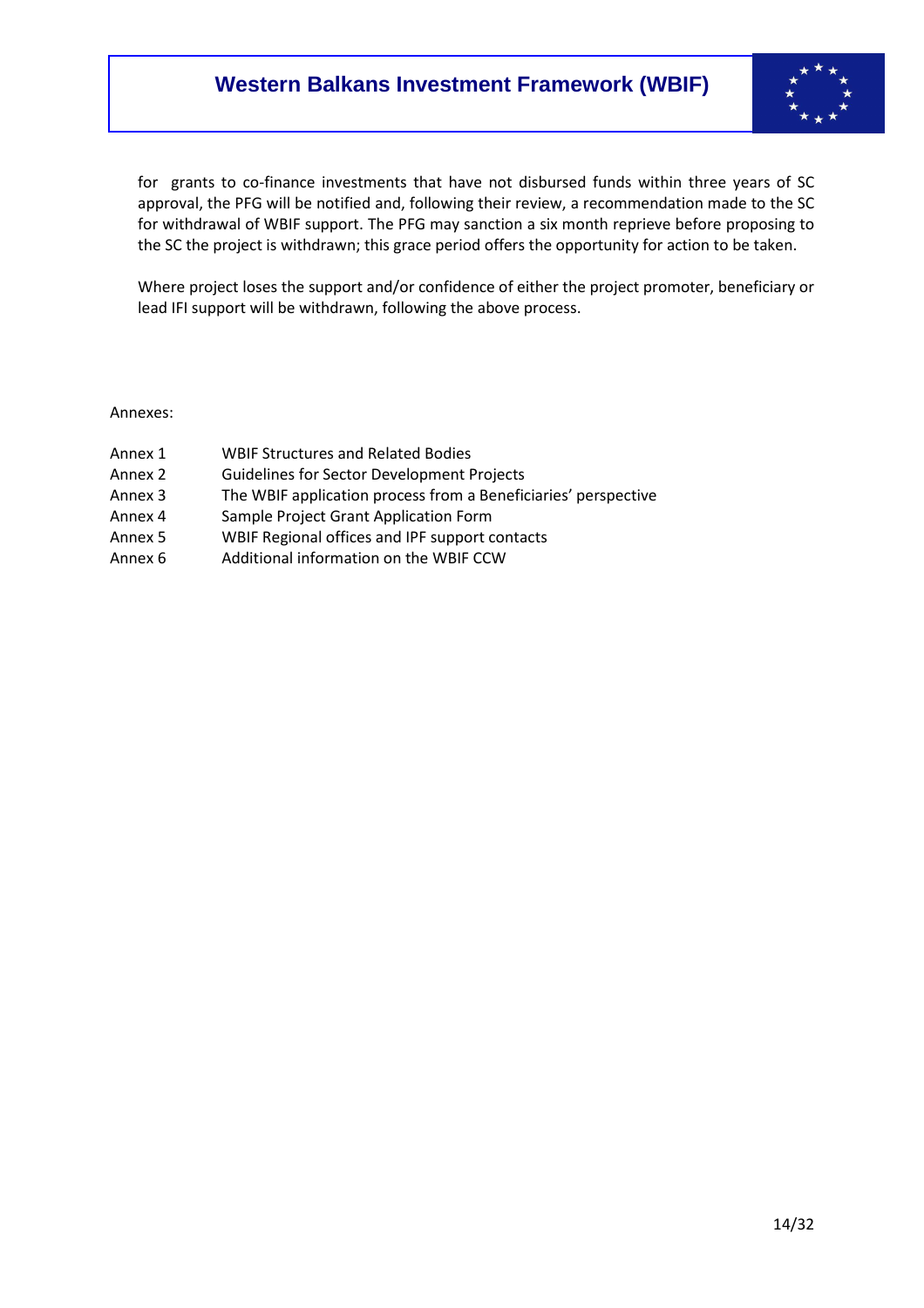

# **Annex 1. WBIF Structures and Related Bodies**

#### *The WBIF Steering Committee*

The Steering Committee takes all decisions related to the Joint Grant Facility including project approvals and provides strategic guidance for the WBIF. The Steering Committee brings together representatives of the beneficiaries, the EC, partner IFIs and bilateral donors) and meets every six months. It is co-chaired by the Commission (on a permanent basis) and one of the bilateral donors (on an annual rotating basis).

#### *The Project Financiers' Group (PFG)*

The PFG is responsible for screening and assessing requests for financial support from the Joint Grant Facility with the objective of establishing a pipeline of priority projects. It is also responsible for the coordination of approved grant operations. The Group is composed of representatives of the Commission (DG Enlargement coordinates the participation of all relevant Commission services), IFIs and bilateral donors. It is co-chaired by the Commission (on a permanent basis) and the partner IFIs (on a rotating basis every 6 months).

#### *WBIF Secretariat, DG Enlargement*

The WBIF Secretariat comprises five staff members of DG Enlargement who are responsibly for the day to day management, coordination and administration of the WBIF. In particular, the Secretariat issues calls for proposals for projects and manages the screening and assessment process.

#### *National IPA Coordinators (NIPACs)*

Applications for grant support under the WBIF must be formally submitted by the NIPAC or NIPACs of the respective beneficiaries. In the case of regional sectoral projects, the application can be made by the relevant sectoral organisation<sup>13</sup> but must be accompanied by official letters of support from relevant NIPACs. NIPACs are responsible for presenting applications supported by the PFG to the Steering Committee for approval.

#### *Infrastructure Project Facility - IPF*

The IPF is a substantial EC-financed facility for the WBIF that provides teams of technical experts, to assist beneficiaries and financiers with the preparation of infrastructure projects that have been identified as a priority by WBIF stakeholders. IPF assistance is also made available to assist with investment implementation where approved by the WBIF Steering Committee and IPF supports the operation of the PFG. For more information please see http://www.wbif-ipf.eu

#### *IFI Coordination Office – IFI CO*

l

The IFI Coordination Office is an EC-financed project that supports better coordination and communication among the EC, IFIs, bilateral donors and beneficiaries in the Western Balkans. It focuses on policy and strategy issues in the key sectors of energy, environment, transport, social issues and private sector development. It provides a range of services including research and analyses, technical assistance, communications and administrative support. In particular it supports the WBIF Steering Committee and manages the WBIF website. For more information please see http://www.wbif.eu

<sup>&</sup>lt;sup>13</sup> For example, the Energy Community Secretariat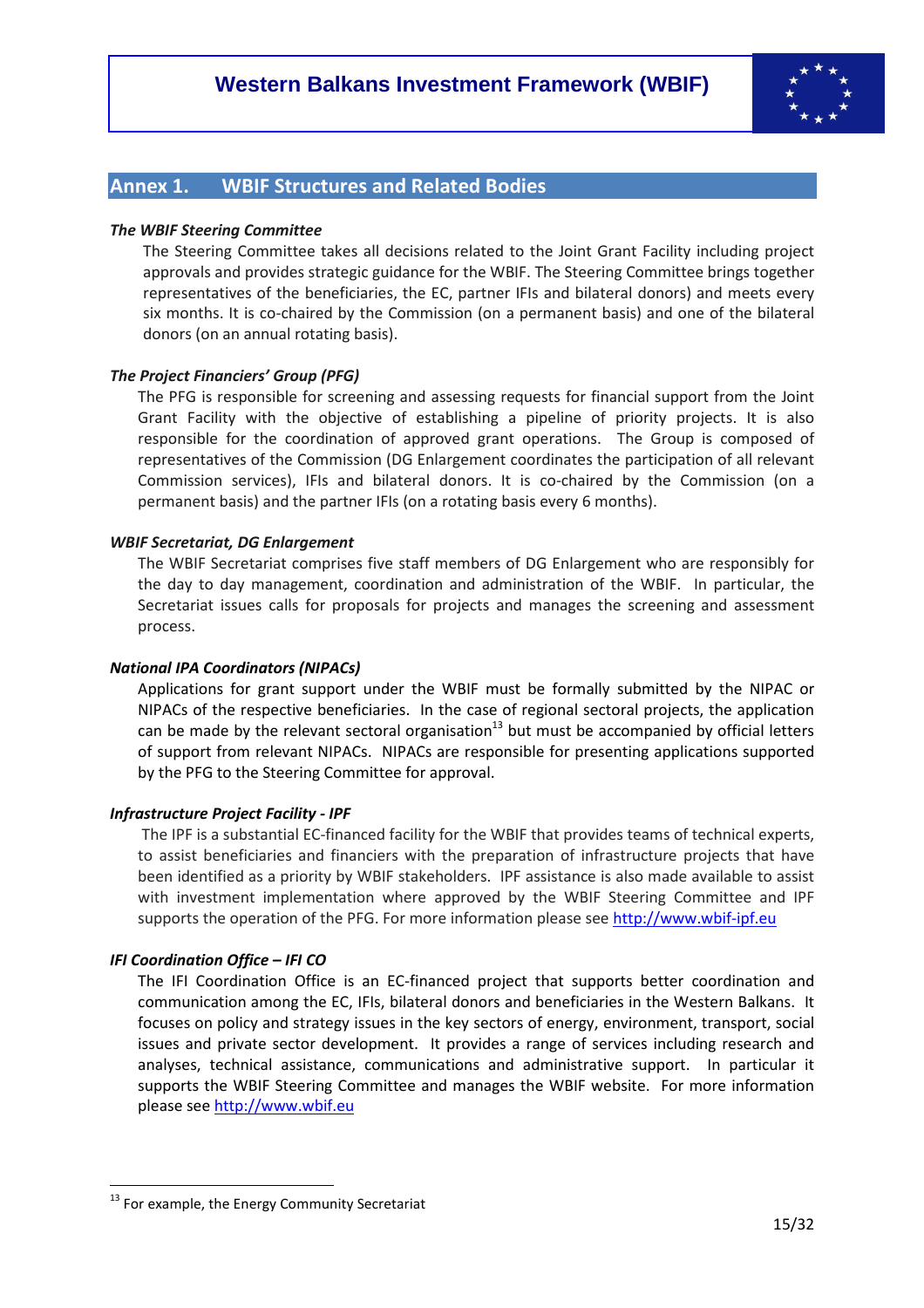

## **Annex 2. Guidelines for Sector Development Projects**

#### **1. Introduction**

The WBIF Steering Committee decided at its  $4<sup>th</sup>$  meeting in June 2011 that projects comprising research and analytical studies would be eligible for funding under the WBIF up to an indicative limit of €2 million per annum. In order to guide applications for such projects and to facilitate their assessment by WBIF structures, the following guidelines have been agreed.

#### **2. Overall Objective of a "sector development project" under WBIF**

To provide WBIF stakeholders with information, analysis and where relevant recommendations that support the development of investments and/or improve the investment climate in the Western Balkans.

#### **3. Characteristics of Eligible Projects**

- Projects should address one or more of the WBIF sectors energy, environment, transport, social issues (including infrastructure) and private sector development. Cross cutting/horizontal issues (e.g. fiscal policy, PPPs etc) are also eligible.
- In general projects should be 'multi-beneficiary' in nature, either in the form of a clear *crossborder externality* (often the case in infrastructure such as energy, transport) or by highlighting *common features* that are shared by a number of countries in the region due to their shared policy and institutional legacies (e.g. in environment or in socio-economic areas such as education and health).
- Where a project is proposed for one beneficiary it should have clear application for and support from other beneficiaries.
- Sectoral projects should be developed and undertaken in close cooperation with the relevant regional organizations/programmes (Energy Community Secretariat, RENA, SEETO, SEE Investment Committee, RCC etc.).
- The results of any projects are to be made available to all WBIF stakeholders.

#### **4. Project Application and Implementation**

- In line with standard WBIF procedures, applications for study projects should be submitted as part of the regular calls for proposals.
- Applications can be submitted by NIPACs or by regional sectoral organizations with the support of NIPACs. Other NIPACs will have to support the proposals like for regional projects.
- Applications must be endorsed by a lead IFI (or other competent body, EC or bilateral donor as may be necessary) before submission. This lead IFI will take overall responsibility of the project if it is approved.
- On approval, a project will enter the standard WBIF monitoring process and relevant information on implementation must be provided via the WBIF MIS system and to WBIF PFG and/or SC meetings as necessary.
- Project developers and implementers will liaise with the IFI Coordination Office to ensure greater coordination with WBIF policy and strategy activities and other related activities.
- All reports will be produced as WBIF Policy and Strategy Discussion Reports and will be presented as appropriate at WBIF events and relevant sectoral meetings.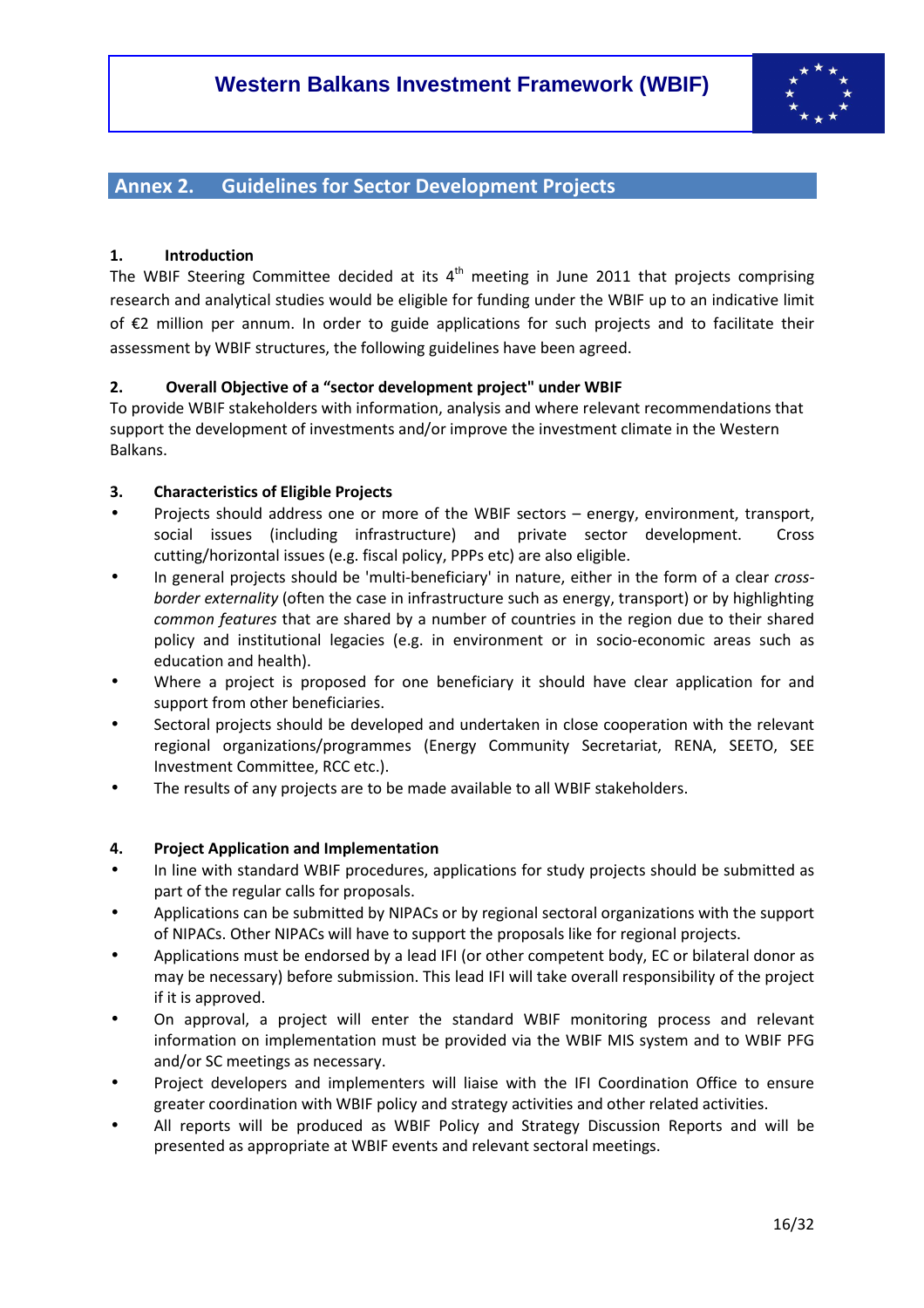

# **Annex 3. The WBIF application process from a Beneficiary's perspective**

There is a common sequence of events and activities that Beneficiaries will follow through a WBIF cycle. While each country will have its own internal compliances, procedures and administration there is a generic framework that fits within WBIF deadlines. The cycle can be broken into a five stages:

*1. Notification to relevant organisations calling for project applications.*  Once the NIPAC has received a new call for project proposals from the WBIF Secretariat, this information should be circulated to bodies that are sources of projects and/or responsible for national borrowing, typically line ministries, ministries of economy/finance/EU integration, municipalities, state institutions and companies.

As well as seeking proposals, this notification should provide: a) guidelines on eligible projects; b) guidance on any national priorities that would benefit from WBIF participation; c) instruction on WBIF timing and administration – deadlines and use of template PGAF; deadlines must take account of internal administration and procedures; d) information and contact details for technical and administrative support available from IPF1 - see Annex 1.

#### *2. Priority project identification*

When assessing potential projects, project promoters and/or NIPACs must ensure that the project complies with the eligibility criteria outlined in these guidelines and that they meet the eligibility checklist in Annex 1 of the PGAF.

#### *3. Priority project preparation and submission*

Once suitable projects are identified a Project Grant Application Form must be completed. Please note the only PGAFs downloaded from the WBIF website should be used. The requirements for each box to be filled is clearly defined in the boxes accompanying the guidance note (positioned to the top left of each box); these notes are very specific and comments should clearly respond to these requests.

IPF 1 can provide additional training to all beneficiaries on project application and PGAF preparation. Additionally, the four IPF1 sector experts can provide technical support and advice on individual or group portfolio projects and the IPF country manager can provide administrative and procedural instruction. Please note IPF 1 sector expert' views are sought by the PFG during the screening and assessment process. Lead IFIs must be consulted in the preparation of PGAFs.

### *4. Centralised project selection and prioritisation*

Completed PGAFs need to be reviewed, assessed and prioritised from a national perspective; this is coordinated by the NIPAC. The review should check that all WBIF criteria are met and that administrative procedures are in order. The assessment and prioritisation requires a high degree of coordination between the NIPAC and all relevant governmental bodies including the Ministry of Finance.

#### *5. Submission of chosen projects*

The agreed, and preferably prioritised, projects should be sent to the WBIF Secretariat by the specified deadline. The submission should be accompanied by a letter from a competent authority, usually the nominated NIPAC, which lists the applications and confirms the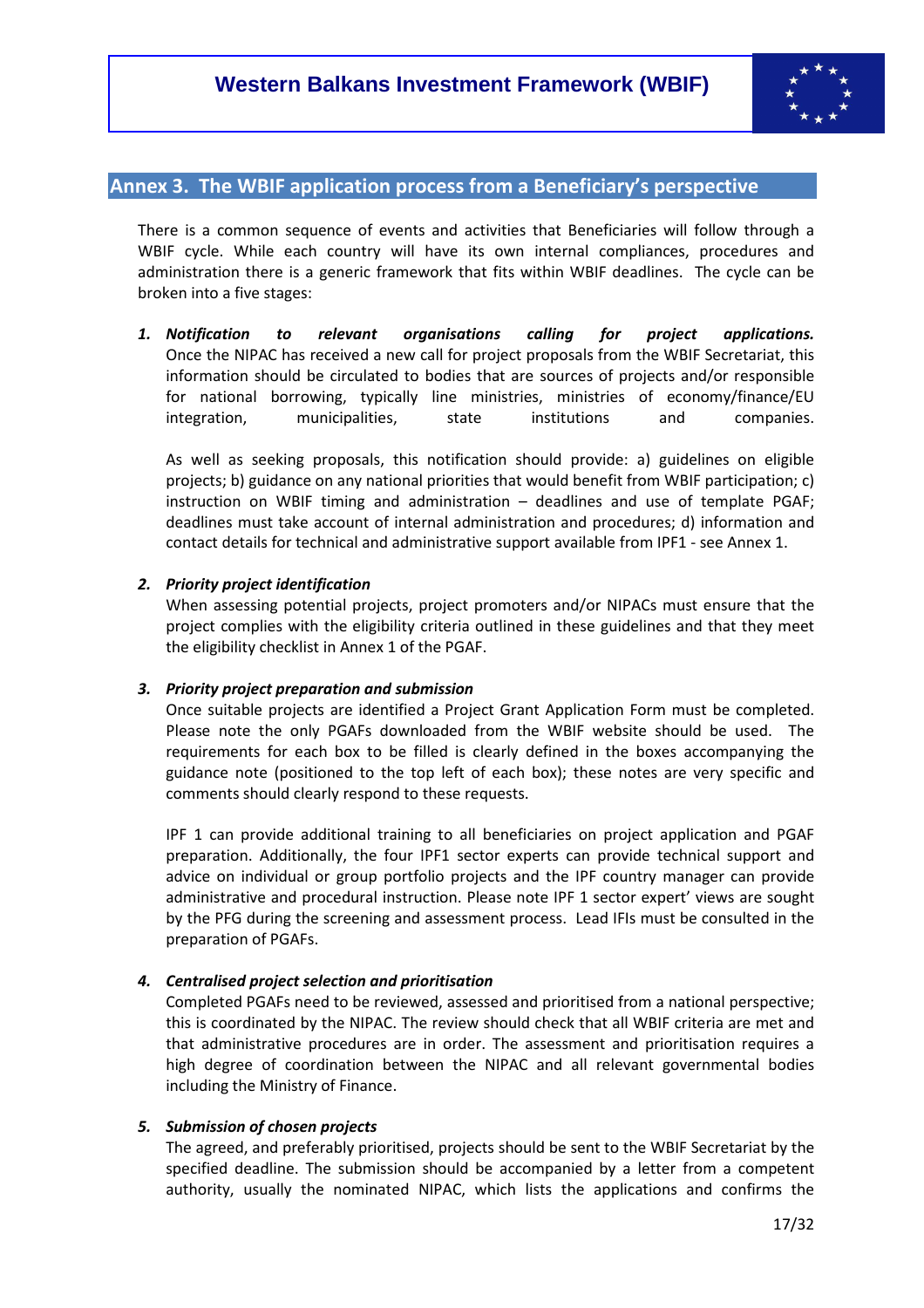

government's support for the applications. For regional projects, the lead NIPAC or sectoral organisation must also provide the formal expressions of support from other beneficiaries.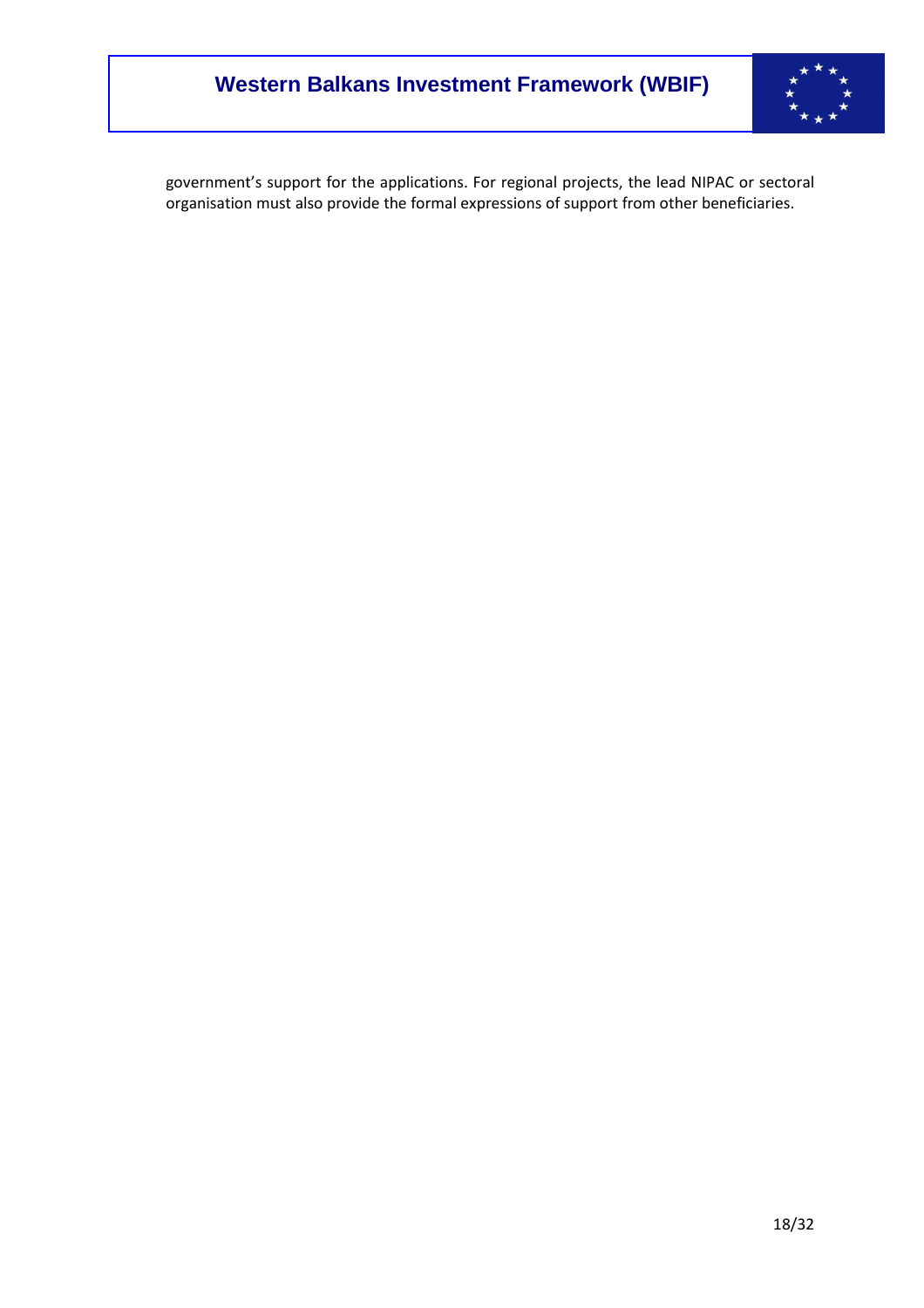

# **Annex 4. Sample Project Grant Application Form (PGAF)**

# **Project Grant Application Form – Round 11**

Last update: 28/01/2014 **Submission date: 11/03/2014** 

#### **These boxes are filled by the WBIF Project Financiers Group of the WBIF**

| <b>Contribution Request number:</b>                                          |  | WB11-XXX-XXX-XX |  |
|------------------------------------------------------------------------------|--|-----------------|--|
| For submission to Project Financiers Group of:                               |  | 20/05/2014      |  |
| <b>Proposal of the Project Financiers group:</b>                             |  |                 |  |
|                                                                              |  |                 |  |
| <b>Grant Contribution from WBIF:</b><br>from EC Budget:<br>from other funds: |  |                 |  |
| Type of intervention:                                                        |  |                 |  |
| <b>WBIF Screening</b><br>(cf. Screening list in Annex 2)                     |  |                 |  |
|                                                                              |  |                 |  |
|                                                                              |  |                 |  |
|                                                                              |  |                 |  |
| <b>WBIF Assessment</b><br>(cf. Assessment list in Annex 3)                   |  |                 |  |
|                                                                              |  |                 |  |
|                                                                              |  |                 |  |
|                                                                              |  |                 |  |

#### **PGAF and Annex 1 to be filled by the submitter**

| Title of the Operation:<br>Beneficiary(ies)/<br>Country(ies) <sup>14</sup> | <b>XXXXX</b><br><b>XXXXX</b> |
|----------------------------------------------------------------------------|------------------------------|
| (Interested) Lead IFI <sup>15</sup>                                        | <b>XXXXX</b>                 |
| Eligible Sector <sup>16</sup>                                              | <b>XXXXX</b>                 |
| Sub-sector                                                                 | <b>XXXXX</b>                 |
| DAC Sector <sup>17</sup>                                                   | <b>XXXXX</b>                 |
| DAC code                                                                   | <b>XXXXX</b>                 |

<sup>&</sup>lt;sup>14</sup> Albania, Bosnia and Herzegovina, the former Yugoslav Republic of Macedonia, Montenegro, Serbia, and Kosovo\* (with a footnote reference stating: "This designation is without prejudice to positions on status, and is in line with UNSCR 1244 and the ICJ Opinion on the Kosovo Declaration of Independence" the first time it is mentioned in the document) are the mandatory names that must be used when referring to the Beneficiaries in this introductory section as well as in the text body of the application form.

<sup>&</sup>lt;sup>15</sup> Lead IFI must get confirmed before submission.

<sup>&</sup>lt;sup>16</sup> Please see annex 1, point 2.

<sup>17</sup> For guidance see: www.oecd.org/dac/stats/data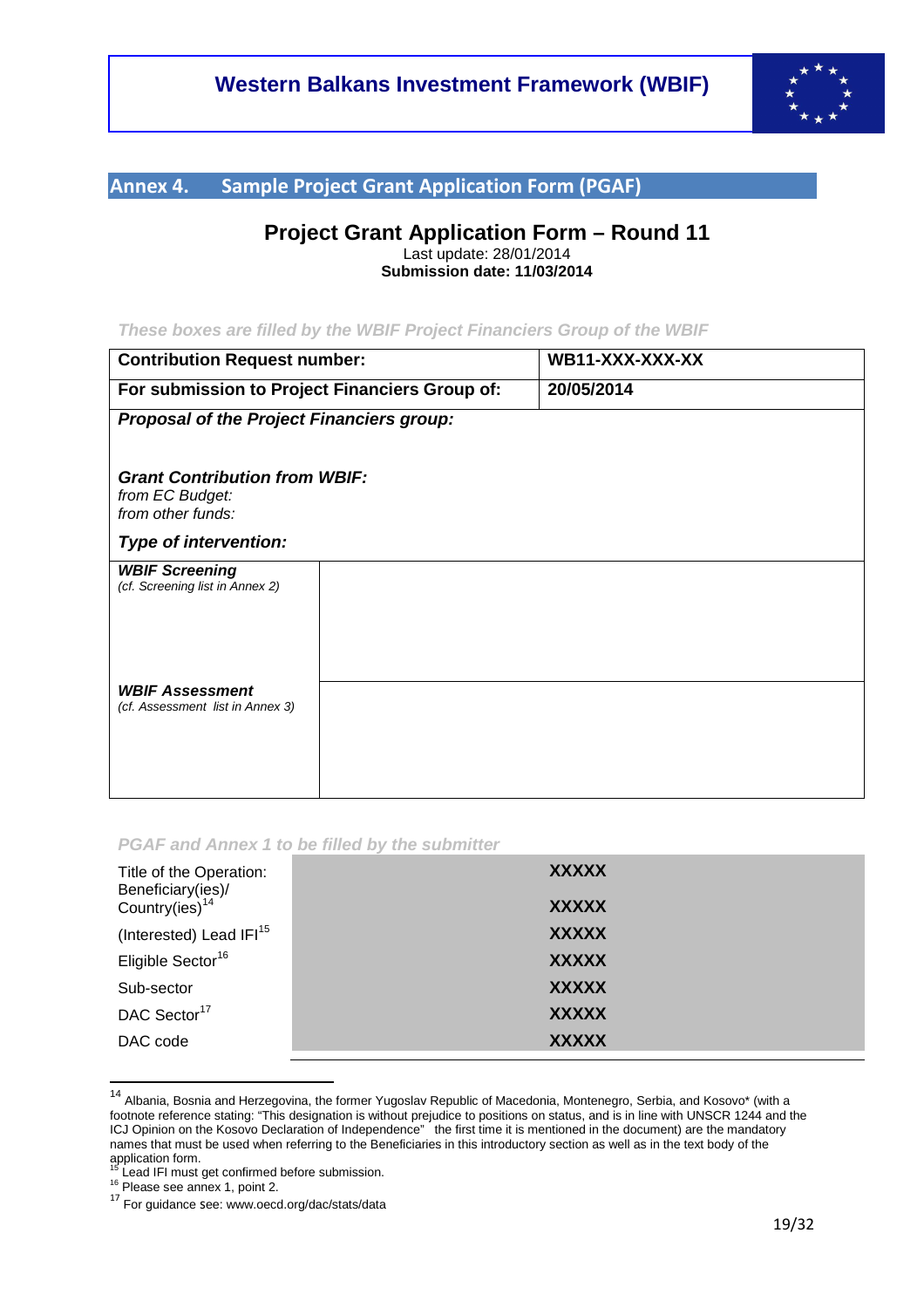

#### **Geographical coverage**

**Borrower / Beneficiary(ies)**: (contact points for both)

#### **Project description** :

(description of the planned investment(s) and the present situation, including problems to overcome)

## **Outcome / Results to be achieved for the**

**investment:** (specify the foreseen results, indicate 1. the economic 2. the social 3. the environmental benefits produced by the investment 4. as well as the estimated number of direct beneficiaries)

#### **Strategic justification:**

(specify which strategy and/or investment plans both at national and regional level include the proposed project)

Can you describe how the project is in line with - EU pre-accession strategy - National strategy -Other donors' strategy?

#### **Additional comments on the project:**

This part should focus on - constraints, partners/site availability, assumptions and risks appraisal etc - provisional project chronology, including target date for loan signature

#### **Description of the Grant use:**

This part should focus on: - what is concretely requested to be financed and the expected outcomes - how the use of this grant is linked to eventual other existing grants

#### **Grant request justification**:

This part should focus on the value added of the grant: -Why a grant contribution is needed for the Project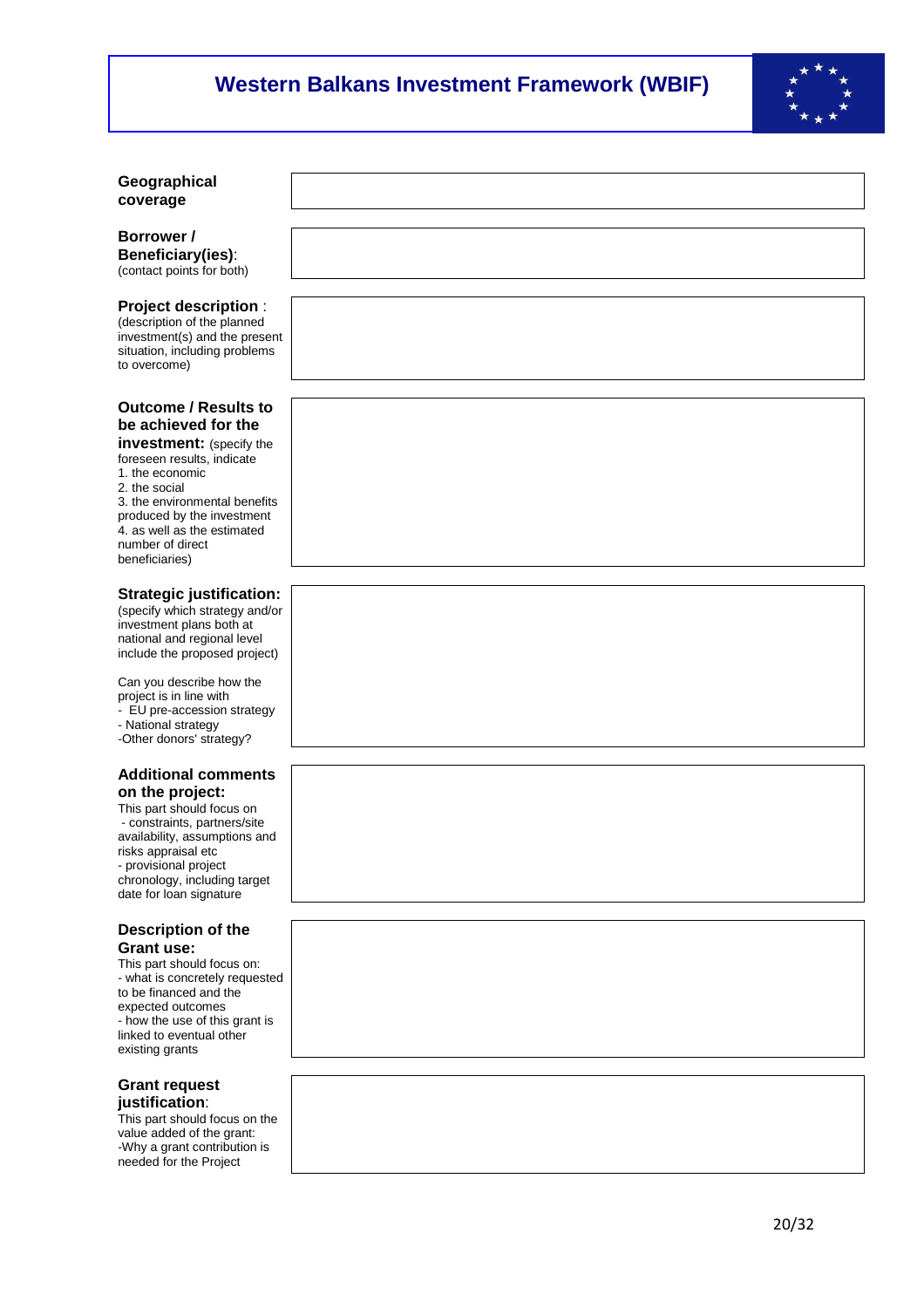

completion? - How will the grant help remove barriers and accelerate project completion? - How urgent is this grant request and why?

#### **Contribution to climate (CC) change mitigation/ Adaptation**

Describe any project components/ activities contributing to CC mitigation and/or adaptation and expected impact on GHG emissions reduction.

Indicate if potential CC risks were considered in the development of the project and whether measures have been taken to make the project CC resilient

### **Conformity with the eligibility checklist: summary**

(cf. list in Annex 1)

#### **The proposal's response to Round 11 priority**

It "unblocks" an existing project where identified problems are solved by the proposed targeted TA; **and/or** it builds on and/or enhances an existing project where the proposed additional support either advances it to the next stage in the project development cycle **or** expands the benefits of the existing grant.

### **Or**

It is a new project that clearly demonstrates regional impact on the ground.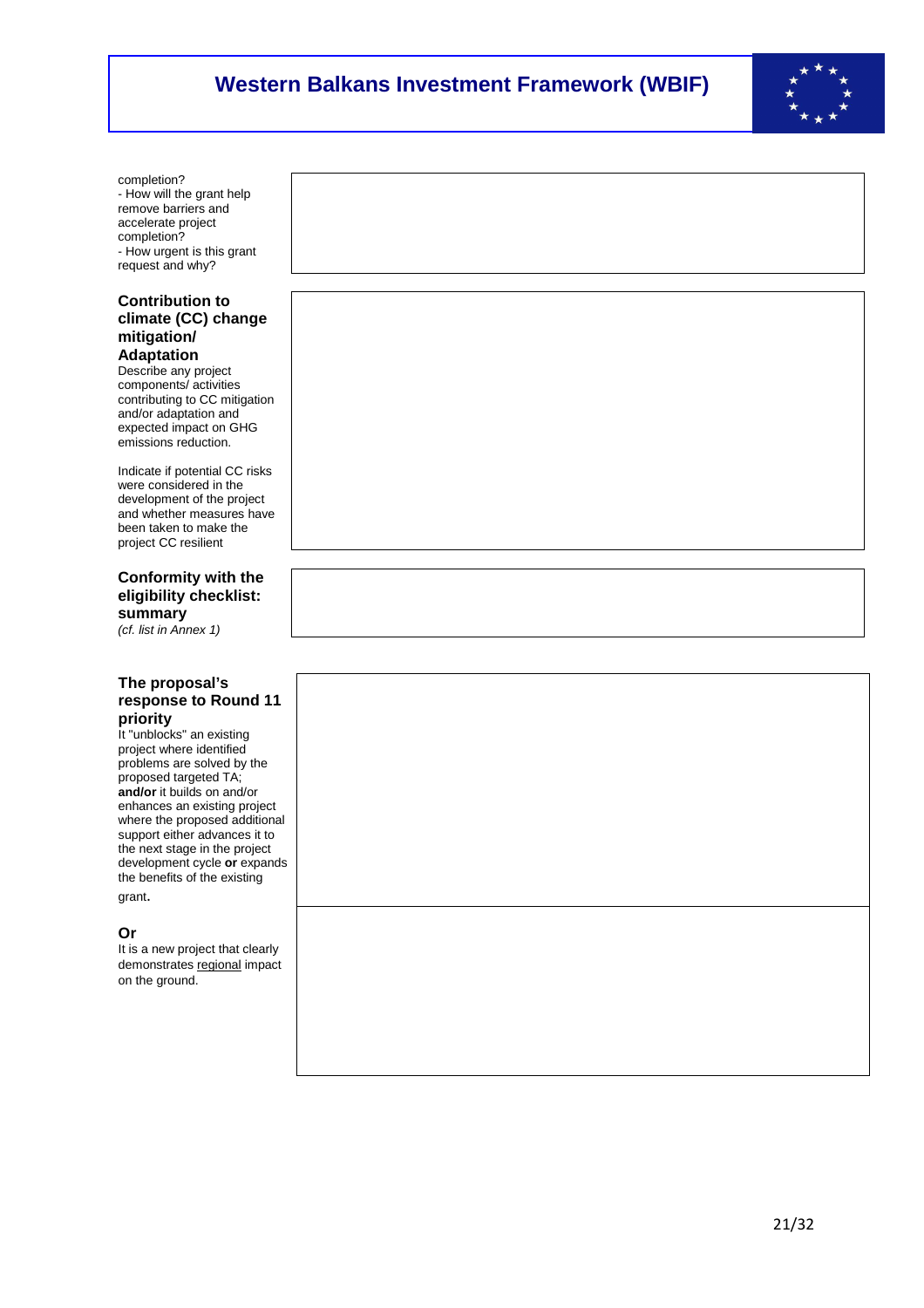

### **Financing Plan**

| Title of the Operation:                                   | <b>XXXXX</b>                                                       |                 |      |                        |            |
|-----------------------------------------------------------|--------------------------------------------------------------------|-----------------|------|------------------------|------------|
| Type of Contribution<br>(type of grants) <sup>18</sup> 19 |                                                                    |                 |      |                        |            |
|                                                           | <b>EUR</b> equivalent                                              |                 |      | In Project Currency    | Curr.      |
| <b>Total Investment</b>                                   | <b>XXX</b>                                                         |                 |      | <b>XXX</b>             | <b>EUR</b> |
| <b>Sources of funding</b>                                 | Sources to be adapted case<br>by case                              | Total $(\in M)$ |      | Remarks (grants/loans) |            |
|                                                           | <b>WBIF</b> grant request<br>Loan from IFIs                        |                 |      |                        |            |
|                                                           | .<br><b>Beneficiary Contribution</b><br><b>EC Contribution IPA</b> |                 |      |                        |            |
|                                                           | Total Financing $(€)$                                              |                 | 100% |                        |            |
| <b>Cost</b>                                               | <b>Activities</b> (possibly broken down in phases)                 |                 |      |                        |            |
|                                                           | Project preparation<br>(i.e. FS, DD)                               |                 |      |                        |            |
|                                                           | Investment (i.e works,<br>supervision, etc)                        |                 |      |                        |            |
|                                                           | $\cdots$<br><b>Total activities</b>                                |                 | 100% |                        |            |
| <b>Total Grant</b><br>requested                           |                                                                    |                 |      |                        |            |
| <b>Total Loan</b><br>required                             |                                                                    |                 |      |                        |            |

#### **Eligible Finance Institution Consortium**

| Lead IFI<br><b>XXX</b>                                             | Contact person | Phone | email |
|--------------------------------------------------------------------|----------------|-------|-------|
| Other Eligible IFI (EFI)<br>member of the consortium<br><b>XXX</b> | Contact person | Phone | email |

<sup>18</sup> The grant financing to a specific investment project ("Grant operation") may take the form of**:**

<sup>1)</sup> Technical assistance: financing technical assistance including preparatory work for eligible investment projects such as impact assessments, feasibility studies, detailed design, project supervision and targeted capacity building and implementation support.

<sup>2)</sup> Investment grants: direct grants for specific project components, as well as incentive schemes based on performance of implementing institutions.

<sup>3)</sup> Incentive payments to financial intermediaries.

<sup>4)</sup> Interest rates subsidies: provision of a lump-sum amount to ensure that the loan finance needed for the investment project can be made available at reduced interest rates.

<sup>5)</sup> Insurance premia: funding of insurance premia necessary to implement the investment projects.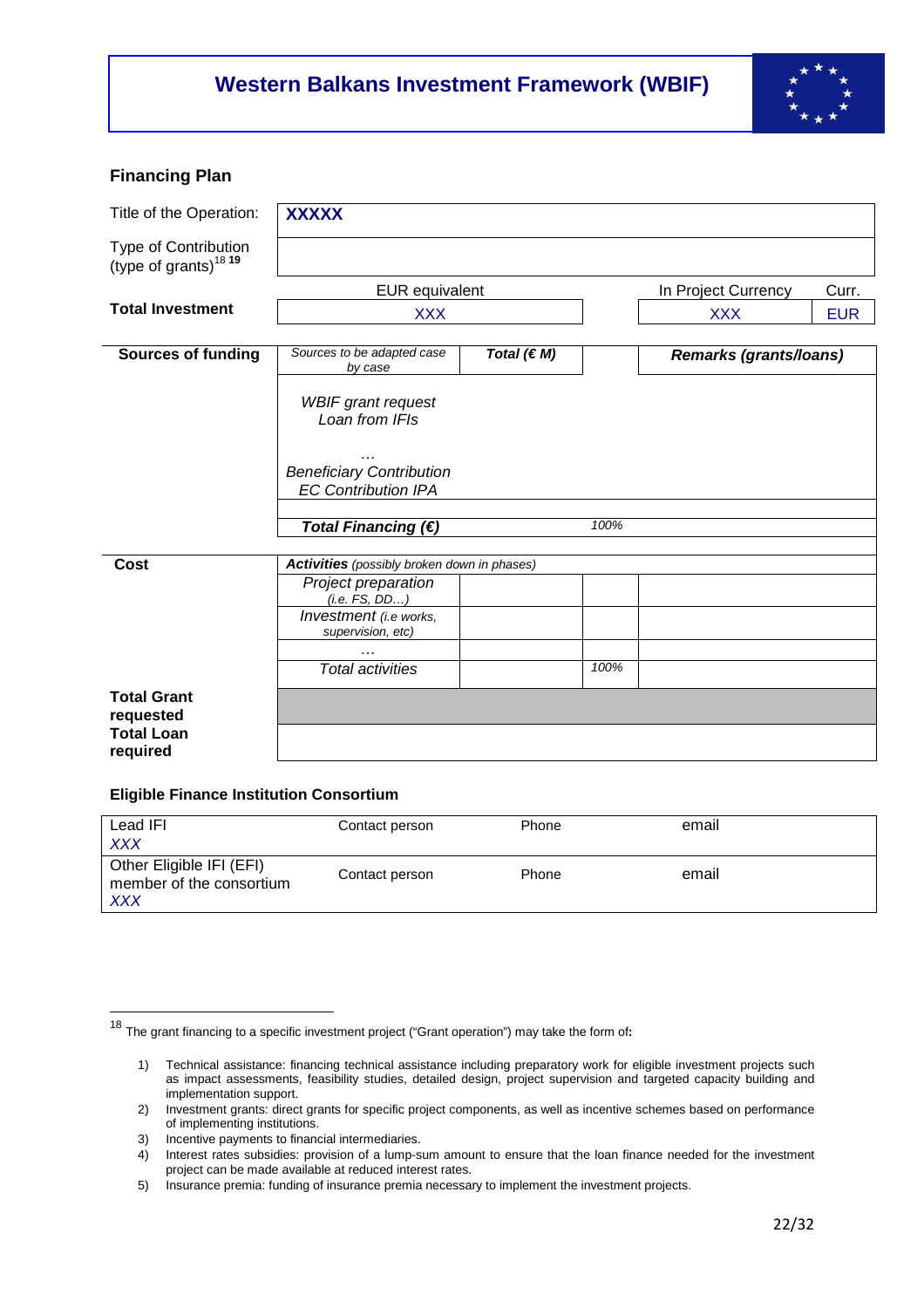

#### **Annex 1: Eligibility checklist** *No Yes* **No**

- 1 Operations covered by the WBIF benefit one or more of the following Beneficiaries: Albania, Bosnia and Herzegovina, the former Yugoslav Republic of Macedonia, Montenegro, Serbia and Kosovo\*
- 2 Fall within one of the eligible sector: Environment | Energy | Energy efficiency and savings | Transport | Social | SME, private and financial sector support
- 3 The project is not supported by the Regional Development Component of IPA
- $\Delta$  All elements included under the activities covered by a WBIF grant<sup>20</sup> for the investment projects are in principle eligible for grant financing
- $5$  The project promoter's application is submitted by a NIPAC<sup>21</sup>, or a Regional Sectorial Organisation or the partner IFIs and support is endorsed by all relevant parties
- 6 The project is consistent with the EU Pre-Accession Strategy and relevant sector policies and national investment plans
- 7 Grant requests explicitly mention any complementarities or coherence with projects supported or planned for support under the IPA National Programmes (for implementation by the EU Delegations or by the Beneficiaries authorities) and/or other donors activities
- 8 The borrower/beneficiary intends to use the leverage of a loan through the Joint Lending Facility for this project
- 9 Grant operation will be consistent with the policies, rules and procedures of each source of funds (Commission, EIB, EBRD, CEB and EWBJF)
- 10 The lead IFI has been consulted on possible contribution of project to climate change mitigation/adaptation and on its climate resilience
- 11 An IFI is aware of this proposal and the IFI person, noted on page 4,agrees to being recorded as the IFI contact person
- 12 The application meets the Round 11 priority for submissions

l  $^7$  When calculating the eligible costs of a project that may benefit from grant financing or co-financing, the rules and procedures of the Commission, the partner IFIs and the EWBJF will apply. Eligibility of IFI Grant financing should be confirmed with cofinanciers. According to the IPA Regulation the following expenditures are not eligible: a) taxes, including value added taxes (in principle); b) customs and import duties, or any other charges; c) purchase, rent or leasing of land and existing buildings; d) fines, financial penalties and expenses of litigation; e) operating costs (can be allowed on a case-by-case basis); f) second hand equipment; g) bank charges, cost of guarantees and similar charges; h) conversion costs, charges and exchange losses associated with any of the component specific euro accounts, as well as purely financial expenses; and i) contributions in kind. In addition, any leasing costs or depreciation costs are not eligible. In the case of revenue-generating projects, meaning a project involving an investment in infrastructure, which is subject to charges borne directly by users, the eligible cost is calculated according to a funding gap method deducting the value of the net revenue over a specific time from the value of the investment cost.

<sup>8</sup> NIPAC = National IPA Coordinator. The NIPAC is responsible for coordination of programming and monitoring the implementation of IPA in the Beneficiaries of the Western Balkans and Turkey. As IPA represent the biggest source of external aid and is linked to the progress and development needed in the EU accession process, and in line with the local ownership over donor funds and donor coordination as foreseen in the Paris declaration, the involvement of the NIPAC is of utmost importance for the effectiveness of the JGF and the WBIF.

<sup>\*&</sup>quot;This designation is without prejudice to positions on status, and is in line with UNSCR 1244 and the ICJ Opinion on the Kosovo Declaration of Independence"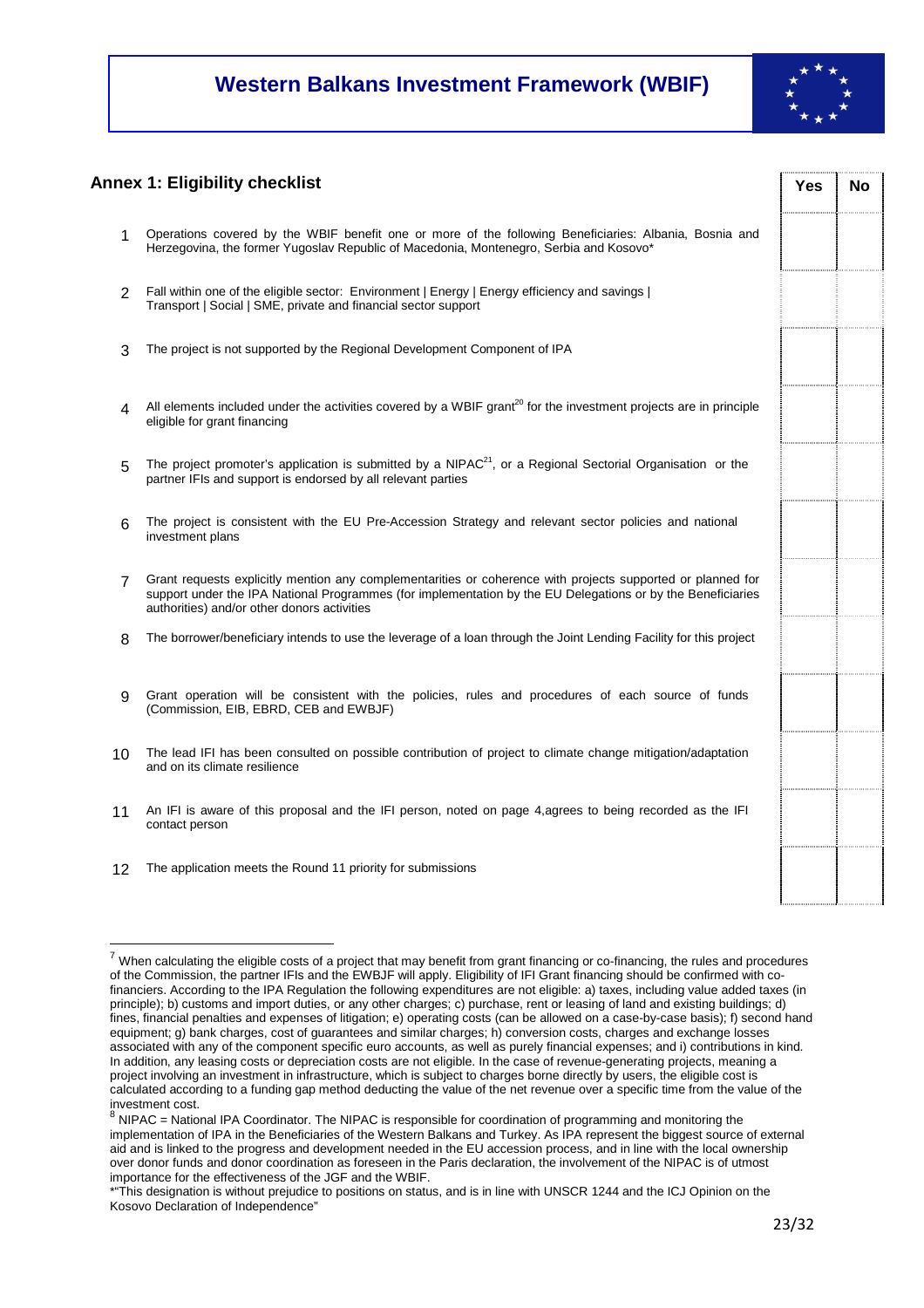

# **PFG Technical Advice and conclusions**

| <b>Annex 2: Screening</b>                                                                                                                                                                                                                                                                                                 | (coordinated by DG Enlargement)          | PROJECT_CODE |
|---------------------------------------------------------------------------------------------------------------------------------------------------------------------------------------------------------------------------------------------------------------------------------------------------------------------------|------------------------------------------|--------------|
| How this project is<br>supported by beneficiaries<br>and NIPACs (National IPA<br>Coordinators) as a priority<br>investment? This part should<br>also offer a technical advice<br>on the urgency and maturity<br>of the grant requested, on<br>the clarity of the proposed<br>use of grant and on the<br>amounts requested | IPF_TA_COMMENT                           |              |
| How the project is consistent<br>with national (sector)<br>strategies, national<br>investment plans and with<br>the IPA priorities and the<br>project potential for IPA<br>support (not allocated via<br>the JGF) or other donor<br>funding?                                                                              | COUNTRY_DESK_AND_EUD_AND_DGREGIO_COMMENT |              |
| How the project is consistent<br>with relevant EU policies?<br>How the project is consistent<br>with regional strategies and<br>investment plans? Is it the<br>project presenting the<br>appropriate mix of funding?                                                                                                      | LINE_DG_AND_ECFIN_COMMENT                |              |
| Conclusion                                                                                                                                                                                                                                                                                                                | SCREENING_CONCLUSION                     |              |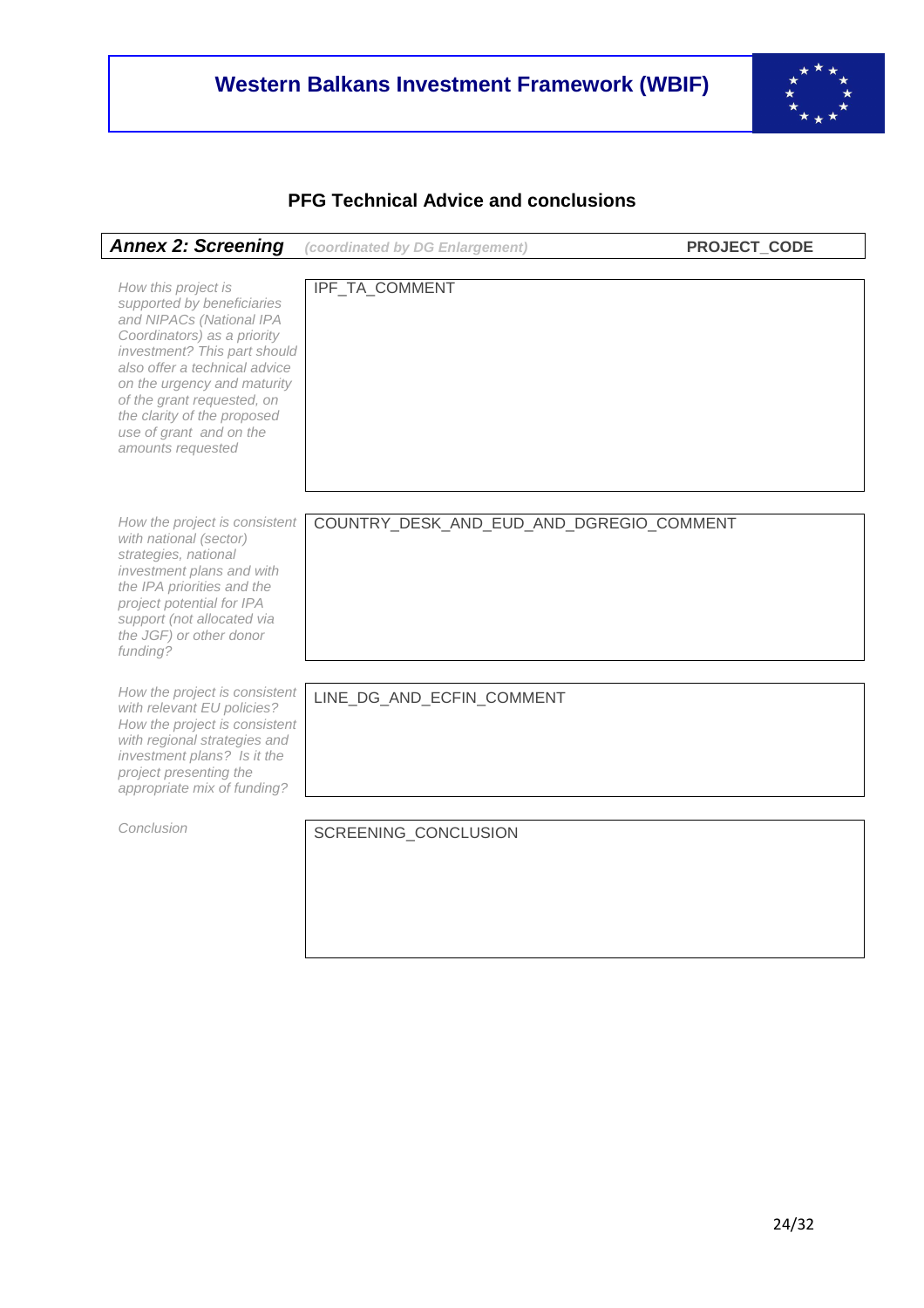|                                                                                                                                                        | <b>Annex 3: Assessment<sup>22</sup></b> (coordinated by lead IFI) | <b>PROJECT_CODE</b> |
|--------------------------------------------------------------------------------------------------------------------------------------------------------|-------------------------------------------------------------------|---------------------|
| Rationale for use of grant<br>funds, including assessment<br>of project maturity and<br>urgency                                                        | GRANT_FUNDS_COMMENT                                               |                     |
| Regional / Cross Border<br>Impact                                                                                                                      | BORDER_IMPACT_COMMENT                                             |                     |
| Conformity with socio-<br>environmental standards                                                                                                      | ENVIRONMENT_COMMENT                                               |                     |
| Economic and Financial<br>justification, including<br>assessment of TA/grants<br>needs and leverage aspect                                             | ECONOMIC_FINANCIAL_COMMENT                                        |                     |
| Capacity of Beneficiary<br>institution, including how the<br>grant support will help<br>capacity building                                              | BENEFICIARY_COMMENT                                               |                     |
| If assessment has been<br>done in consultation with<br>beneficiary, indicate the<br>contact person, institution<br>and when consultation took<br>place | BENEFICIARY_CONTACT_COMMENT                                       |                     |
| Confirm Financial Plan, as<br>shown above in main text<br>body, is valid & correct.<br>Insert new/revised plan here<br>if necessary                    | CONFIRM FINANCIAL PLAN COMMENT                                    |                     |

l  $22$  As per ToR the Lead IFI has checked the following aspects:

- Consistency with IFIs' policies and procedures
- Analysis and estimation of TA/grants needs
- Financial structuring/identification of lending under the Joint Lending Facility (only IFIs)
- Identification of lead IFI and possible mutual reliance
- Link with project borrowers and promoters on technical and financial aspects

<sup>•</sup> Technical aspects, environmental and social standards, procurement, financial and economic profitability, credit risk, legal aspects.

<sup>•</sup> Exchange of information among Finance Institutions (e.g. pricing, conditionality)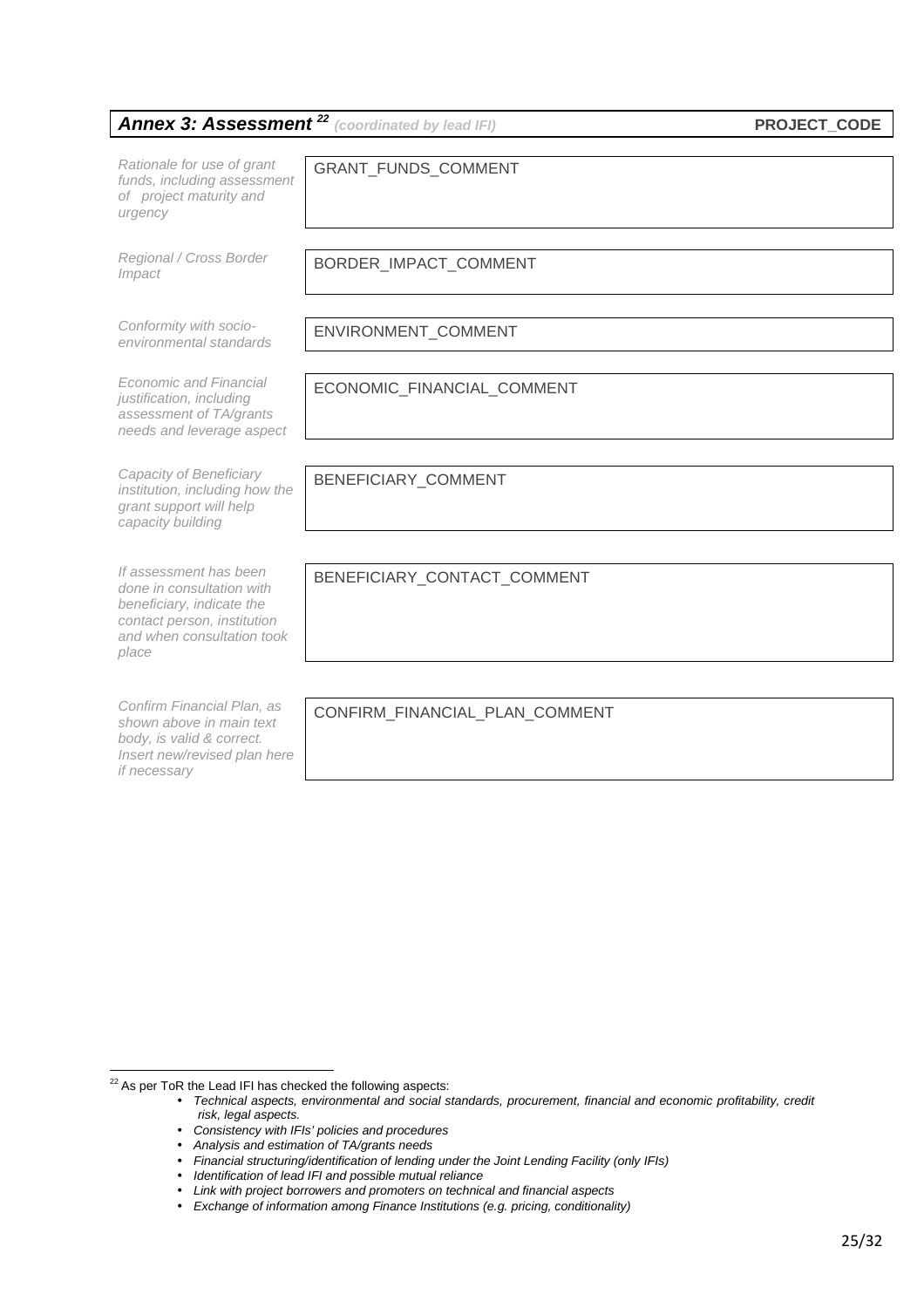| Describe or comment on<br>project's contribution to<br>climate change mitigation<br>and/or adaption and climate<br>resilience issues | CONFIRM_CLIMATE_COMMENT |                          |          |         |                          |
|--------------------------------------------------------------------------------------------------------------------------------------|-------------------------|--------------------------|----------|---------|--------------------------|
| Rio Markers' record <sup>23</sup>                                                                                                    |                         | Mitigation <sup>24</sup> |          |         | Adaptation <sup>25</sup> |
| Mark "X" in appropriate<br>box(es) if project and/or<br>grant's contribution to<br>climate change mitigation/                        | <b>Rio Markers</b>      | Project                  | EU grant | Project | EU grant                 |
| adaptation has:<br>No objectives                                                                                                     | $\Omega$                |                          |          |         |                          |
| A significant objective                                                                                                              |                         |                          |          |         |                          |
| The principal objective                                                                                                              | 2                       |                          |          |         |                          |

 $^{23}$  It is possible that the project contributes to both mitigation and adaptation in which case both parts need to be marked. In general the contribution assigned is: 100% of EU contribution for Rio Marker 2; and 40% EU contribution for Rio Marker 1.

Specific expenses related to climate change may over-ride this value.<br><sup>24</sup> Rio marker for mitigation: <u>http://www.oecd.org/dataoecd/18/31/44188001.pdf</u>

<sup>&</sup>lt;sup>25</sup> Rio marker for adaptation: http://www.oecd.org/dataoecd/1/45/45303527.pdf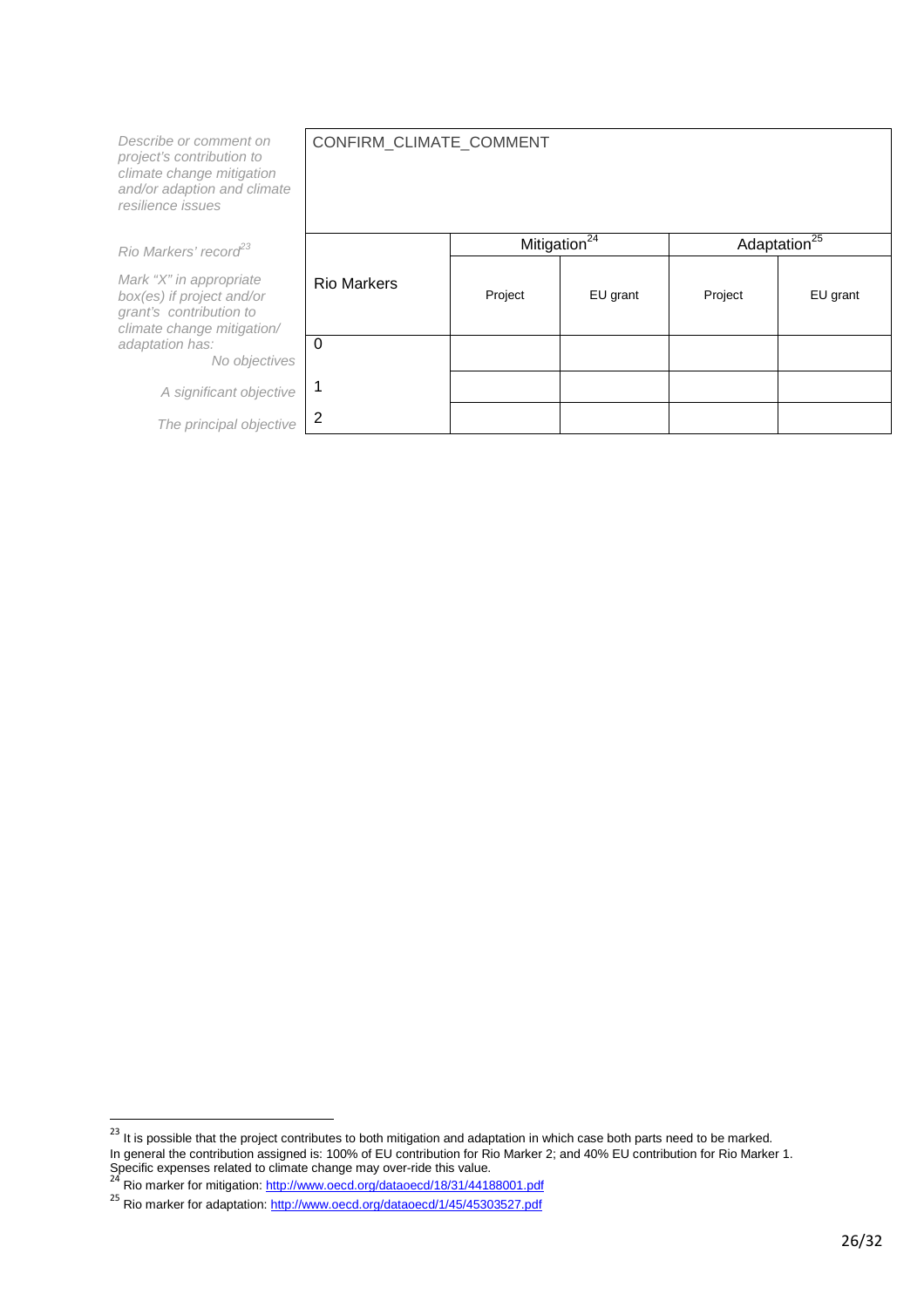# **Annex 5. WBIF Regional offices and IPF support contacts**

#### **Belgrade**

**Danko Gavrilovic |** danko.gavrilovic@wbif-ipf.eu **Koce Kapetana 47, 11000 Belgrade, Serbia Tel: + 381(0)11 78 56 655** 

#### **Podgorica**

**Veljko Karadzic |** veljko.karadzic@wbif-ipf.eu **Moskovska 7/ent.IV/app.35g 81 000 Podgorica Tel: + 382(0)20 234 298** 

#### **Pristina**

#### **Alush Grosha |** alush.grosha@wbif-ipf.eu

**Rr. Andreja Gropa Br.7, 10000 Pristina Tel: + 381(0)38 247 960** 

#### **Sarajevo**

 **Svjetlana Vukmirovic |** svjetlana.vukmirovic@wbif-ipf.eu **Dženetića Cikma 1/5, 71000 Sarajevo Tel: + 387(0)33 941 272** 

#### **Skopje**

**Aleksandar Zdravev |** aleksandar.zdravev@wbif-ipf.eu **Bul:"Kliment Ohridski" br: 21/1 1000 Skopje Tel: + 389(0)2 32 12 582** 

#### **Tirana**

**Ledina Gjiknuri | ledina.gjiknuri@wbif-ipf.eu Str. Ismail Qemali, Pall. 34/1, 5th Floor, 1000 Tirana Tel: + 355(0)42 259 637** 

#### **Zagreb** For informatoin only. Croatia no longer eligible for WBIF grant support

**Dario Markanović |** dario.markanovic@wbif-ipf.eu  **Ulica grada Vukovara 269G, IV kat, 10000 Zagreb, Croatia Tel: +385 (0)1 38 42 433**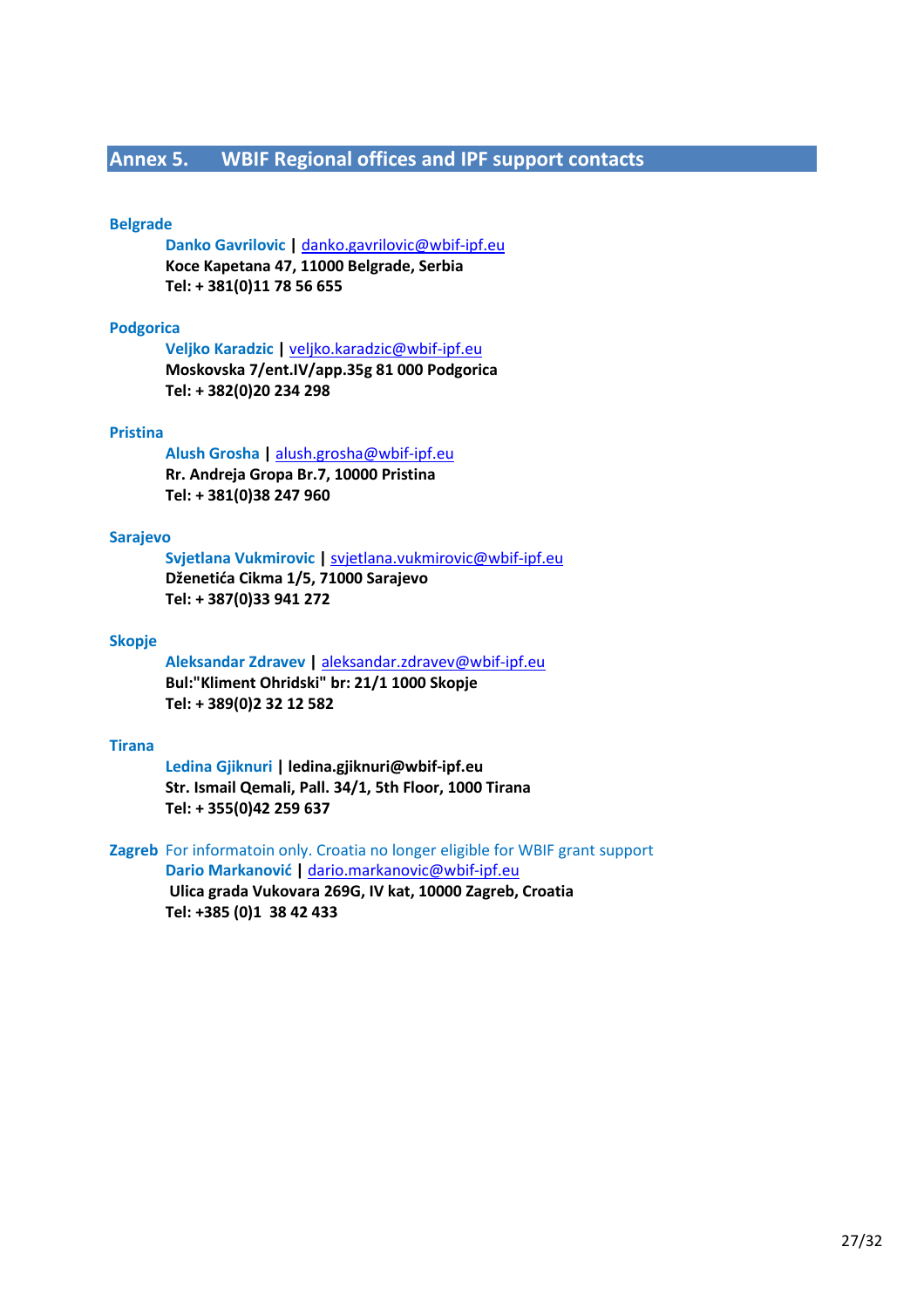# **Annex 6 . Additional Information on the WBIF CCW**

This annex provides guidelines to the beneficiaries providing information on climate change issues in the PGAF.

**The beneficiaries** are requested to provide information on climate change in two places in the PGAF:

| Page 3 | Contribution to climate change mitigation/adaptation |
|--------|------------------------------------------------------|
| Page 5 | Annex 1: Eligibility checklist                       |

#### **1. Contribution to climate change mitigation/ adaptation (Page 3)**

The beneficiaries should provide information on potential contributions of the project to climate change mitigation/ adaptation and on potential climate risks which can influence the project and measures to make project climate resilient. For some projects climate change aspects might not be that relevant (e.g. assistance to private sector development). If climate change aspects are not relevant for the project this should be stated after consulting with the Lead IFI.

The availability of information on climate change depends on the maturity of the project:

- **If project is in the early stages of development** (e.g. PGAF asks for technical assistance for a pre-feasibility study or a feasibility study) information on climate change aspects might not be yet available. In such cases PGAF should note that climate change aspects such as: expected impact on GHG emissions; identification of climate change risks and identification of measures to make project climate resilient will be analysed as part of the requested technical assistance.
- **If project is at an advanced preparation stage (**e.g. PGAF asks for technical assistance for construction, assistance to PIU; capital expenditure, interest rate subsidies or insurance premia) it is assumed that the project preparation studies analysed the relevant information on climate change aspects. A summary of key facts from the project preparation studies such as: project expected impact on GHG emissions; identified climate change risks and measures to make project climate resilient should be stated in the PGAF.

The graph below outlines the type of information to be provided on potential GHG emissions: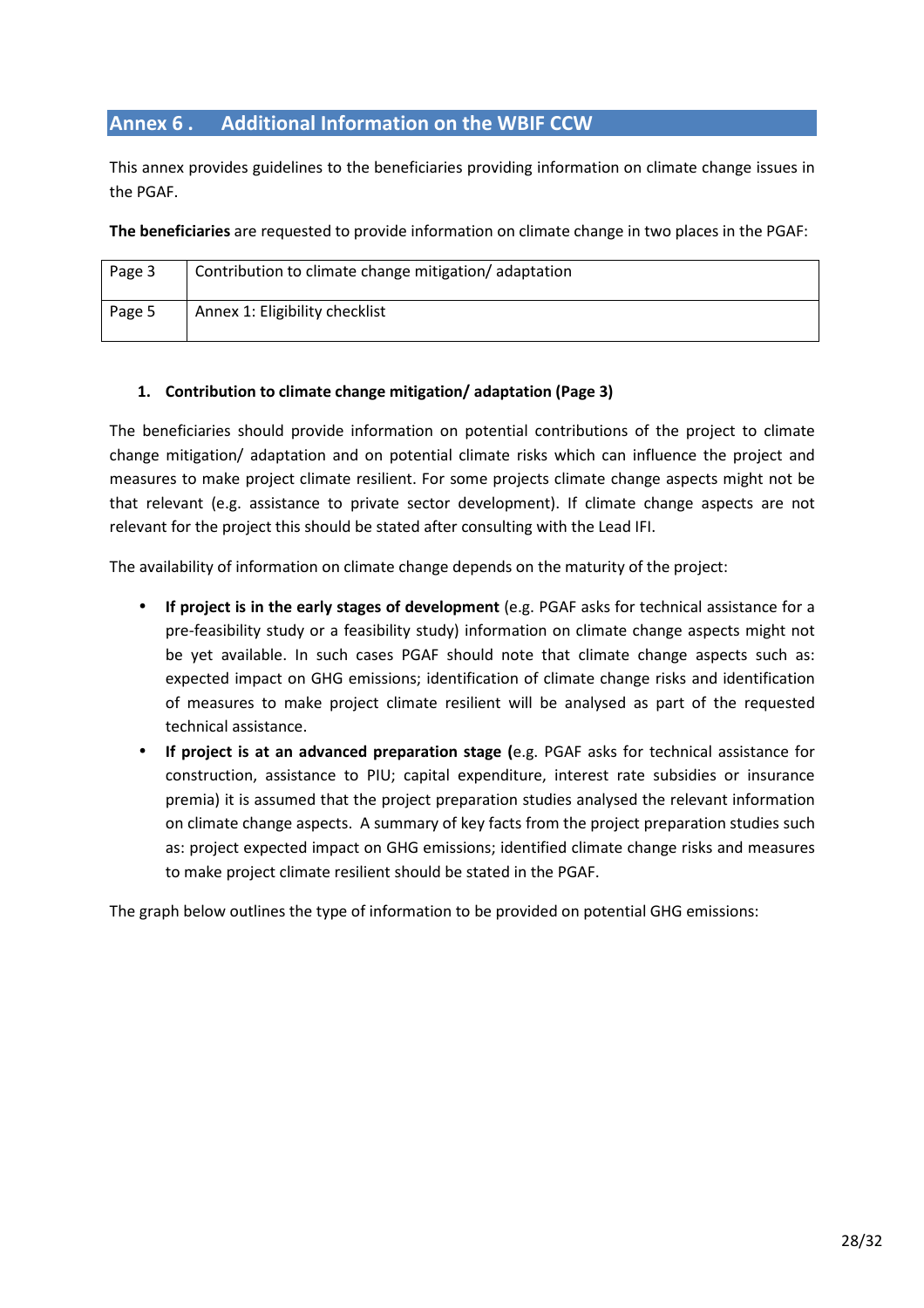

The following check lists can assist the beneficiaries in identification of potential climate change impacts on the project: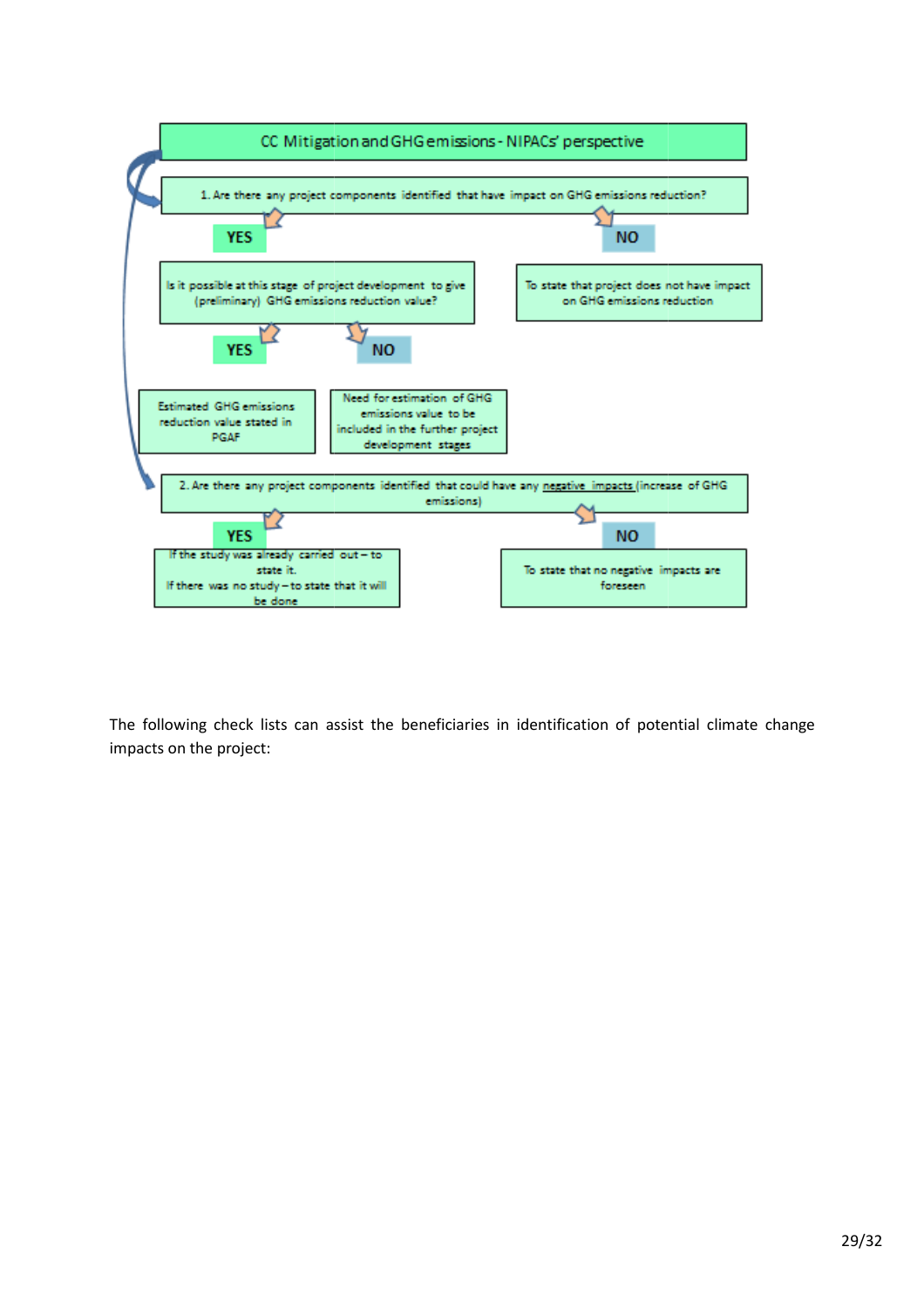# Checklist to identify climate- influenced projects\*

| Questions                                                                                                                                                                                                                               | If yes, insert<br>u <sub>a</sub> n |
|-----------------------------------------------------------------------------------------------------------------------------------------------------------------------------------------------------------------------------------------|------------------------------------|
| Is the lifetime of the project 20 years or more? It is on these timescales that climate change<br>impacts will increasingly be felt                                                                                                     |                                    |
| Are the project options in climatically-exposed locations? (next slide)                                                                                                                                                                 |                                    |
| Is water an integral part of operations, products or services? Integral part refers to the use of<br>water as a major component of the operation (e.g. cooling water for a production process,<br>manufacturing, hydropower generation) |                                    |
| Are there problems with disruption of energy supplies for the project?                                                                                                                                                                  |                                    |
| Do project components depend on other supplies or services which are sensitive to climate<br>conditions or weather events?                                                                                                              |                                    |
| Are transport routes for the project options vulnerable to weather disruption (e.g. by storms,<br>floods, landslides etc?)                                                                                                              |                                    |
| Are the project's facilities or operations negatively affected by higher temperatures? Can this lead<br>to reduced productivity, higher cost or equipment failure?                                                                      |                                    |
| Will the project workforce be exposed to temperature stress or weather events (non-air<br>conditioned or poorly ventilated buildings/ working outside?                                                                                  |                                    |
| Is demand for the project's products/services sensitive to weather or climate conditions?                                                                                                                                               |                                    |
| " Adopted from Guidelines for Project managers: Making vulnerable investments elimate resilient (BC 2012).                                                                                                                              |                                    |

The following table assists to determine if the project location is likely to be exposed to climate change risks: example and the control of the control of the control of the control of the control of the control of the control of the control of the control of the control of the control of the control of the control of t

| Is project location exposed to climate change?* |  |  |  |  |  |  |  |  |
|-------------------------------------------------|--|--|--|--|--|--|--|--|
|-------------------------------------------------|--|--|--|--|--|--|--|--|

| Changing climate<br>hazard                                                                                                                  | <b>Particularly exposed locations</b>                                                                                                                                                                                                                                           |
|---------------------------------------------------------------------------------------------------------------------------------------------|---------------------------------------------------------------------------------------------------------------------------------------------------------------------------------------------------------------------------------------------------------------------------------|
| Average temperature rise<br>and increased risk of heat.<br>wayes:                                                                           | . Regions were average temperature is already high;<br>Urban centers (effect of Urban Heat Island - pool of warm air that frequently<br>$\blacksquare$<br>builds up over towns and cities):<br>Regions with limited freshwater supplies.                                        |
| Mean sea level rise, coastal<br>flooding and erosion                                                                                        | Costal areas, and islands.                                                                                                                                                                                                                                                      |
| Decreased seasonal<br>precipitation, increased<br>risks of drought, wildfire                                                                | . Regions where minfall is already scarce<br>Locations where current demand for water almost matches supply<br>Locations where water quality is poor<br>Regions prone to wild fire<br>٠<br>Trans-boundary river basins where tensions already exist over water use<br>$\bullet$ |
| Increased seasonal<br>precipitation and more<br>rapid snow melt -<br>increased risk of river<br>flooding or flesh floods or<br>soil erosion | Regions with high rainfall<br>٠<br>· Estuaries, deltas, river floodplains<br>· Mountainous regions<br>Locations prone to landslip<br>٠<br>. Urban centers (storm water system not design to manage intense rainstorms)<br>Contaminated environment (land, water)<br>. .         |
| Possible increased storm.<br><b>intensity</b>                                                                                               | Areas at risk of storms<br>Urban centers storms<br>* Adopted from Guidelines for Project managers: Making vulnerable investments climate resilient (EC 2012)                                                                                                                    |

Certain types of WBIF projects might be more likely exposed to climate risks: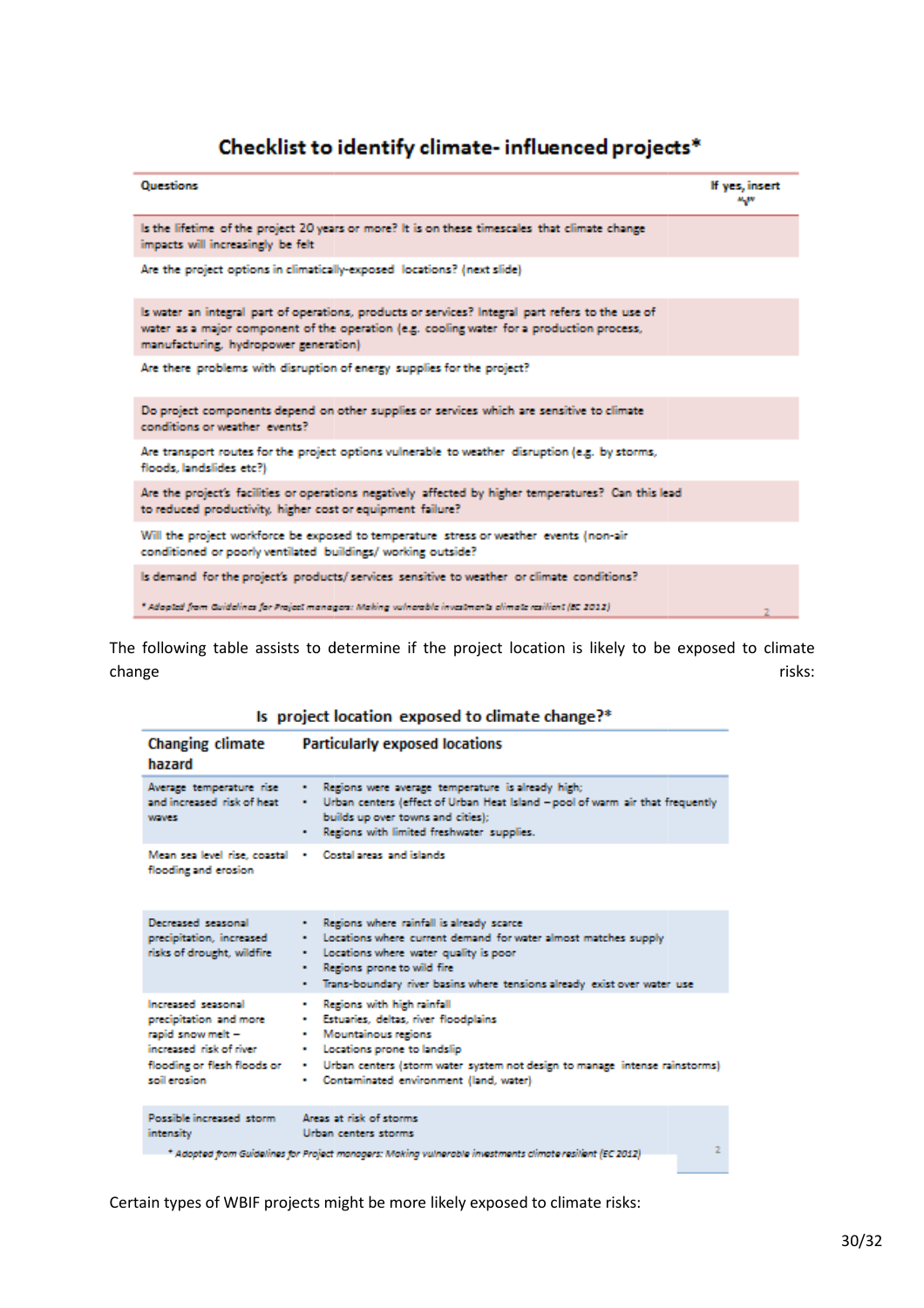# Types of WBIF project likely to be exposed to climate risks

|                                               | Project category Example of project type                                                                                                                                                                       |  |
|-----------------------------------------------|----------------------------------------------------------------------------------------------------------------------------------------------------------------------------------------------------------------|--|
| <b>Energy</b>                                 | Electricity production (TPPs, gas turbines, hydropower, wind,<br>solar)<br>District heating, cogeneration<br>۰.<br>Electricity (power transmission/distribution networks)<br>٠<br>Gas pipelines and facilities |  |
| <b>Buildings (social</b><br>sector relevance) | Public buildings (educational infrastructure, hospitals,<br>٠<br>healthcare facilities, prisons)<br>Commercial facilities / tourism infrastructure<br>٠                                                        |  |
| Transport                                     | Railways, roads, bridges, airports, ports, inland waterways                                                                                                                                                    |  |
| Environment                                   | Waste water treatment<br>Drinking water supply<br>٠<br>Solid waste management<br><b>Flood protection</b>                                                                                                       |  |

### **2. Annex 1: Eligibility checklist**

The lead IFI has been consulted on possible contribution of project to climate change mitigation/ adaptation and on its climate resilience (Yes/ No) Ited on possible contribution of provided in the resilience (Yes/No)<br>of IFI and the name of person consulted<br>is why the lead FI was not consulted

**If Yes,** please state the name of IFI and the name of person consulted

**If No**, please state the reasons why the lead FI was not consulted

**During the assessment phase**<sup>26</sup> the IFIs allocate the Rio Markers to the application and comment on project's contribution to climate change (mitigation and adaptation) aspects.

Tracking climate finance is an obligation of the donors not the beneficiaries. The tracking is based on Rio Markers methodology developed by the OECD. The Rio Markers on climate indicate a donor's policy objectives in relation to each aid activity. They allow for approximate quantification of aid table below for explanation).

| flows that target climate objectives. There are three values of Rio Markers to be used: 2, 1 and 0 (see |                                                                                             |  |  |  |
|---------------------------------------------------------------------------------------------------------|---------------------------------------------------------------------------------------------|--|--|--|
| table below for explanation).                                                                           |                                                                                             |  |  |  |
|                                                                                                         |                                                                                             |  |  |  |
| Rio Marker                                                                                              | Description                                                                                 |  |  |  |
|                                                                                                         |                                                                                             |  |  |  |
|                                                                                                         | Tackling climate change (mitigation, adaptation) is the principle objective of<br>$\bullet$ |  |  |  |
|                                                                                                         | the project (it's explicit, prime objective);                                               |  |  |  |
|                                                                                                         | It is a principal reason for undertaking this project;<br>$\bullet$                         |  |  |  |
|                                                                                                         |                                                                                             |  |  |  |

<sup>&</sup>lt;sup>26</sup> Page 8 of PGAF for Round 10

 $\overline{a}$ 

 $\overline{a}$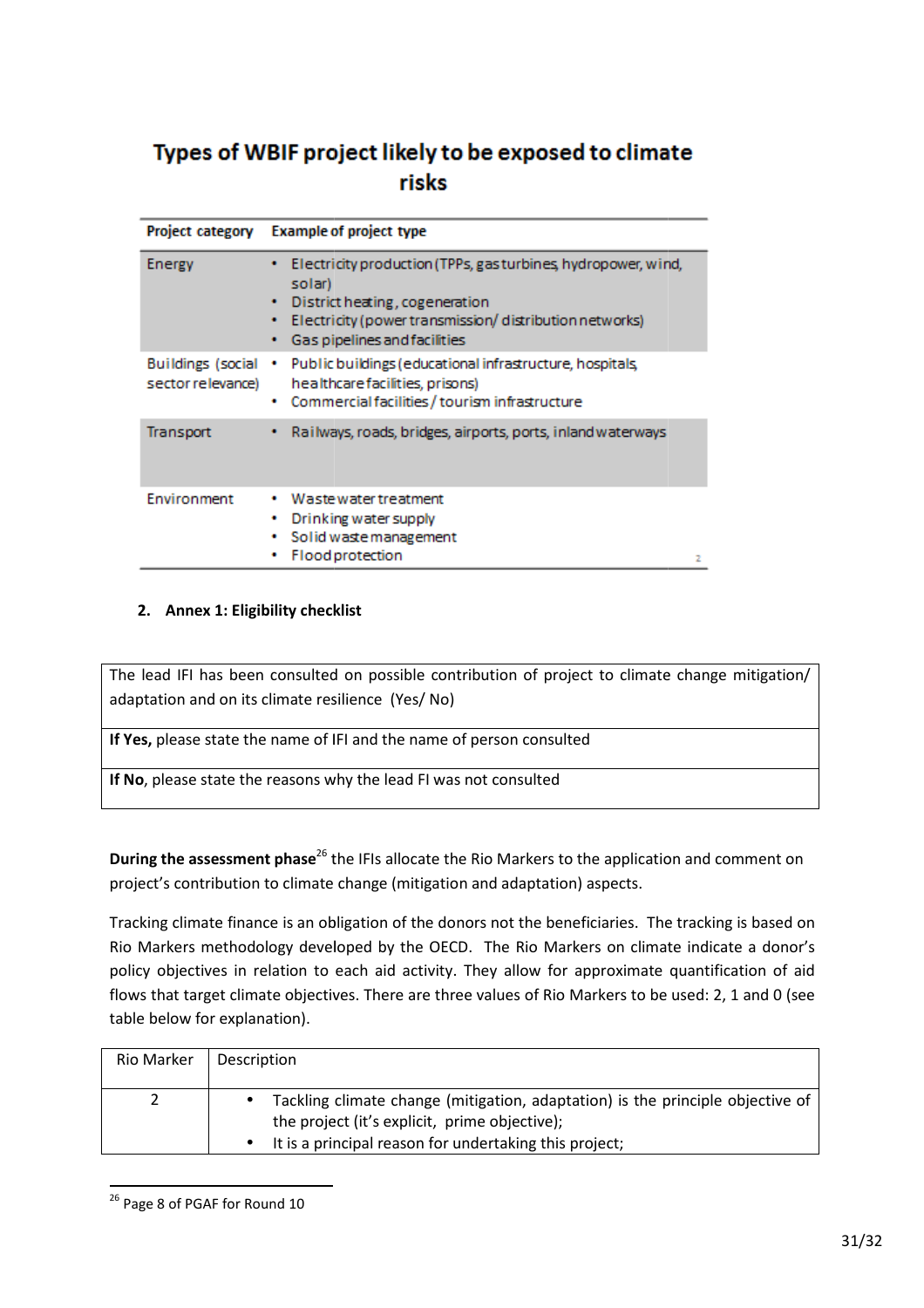|   | • If project is marked as "2" 100% of the project budget is counted as climate<br>finance                                                                                                                                 |
|---|---------------------------------------------------------------------------------------------------------------------------------------------------------------------------------------------------------------------------|
|   | Tackling climate change (mitigation, adaptation) is a significant objective.<br>$\bullet$<br>Project has other prime objectives.<br>• If project is marked as "1" 40% of project budget is counted as climate<br>finance. |
| 0 | Project does not have objectives related to climate change (mitigation, adaptation)                                                                                                                                       |

Rio Markers can be allocated for climate change mitigation and climate change adaptation. See table below for key concepts.

| Climate<br>mitigation marker | change | Project contributes to the objective of reducing or limiting<br>greenhouse gas (GHG) emissions and/or stabilisation of GHG<br>concentrations in the atmosphere<br>Typical sectors include: water and sanitation, transport, energy,<br>agriculture, forestry and industry;<br>Examples of projects include: GHG emission reduction in the energy/<br>transport sectors; Application of new and renewable forms of<br>energy, machinery and equipment; Methane emission reduction<br>through waste management or sewage treatment; Introduction of                                                                  |
|------------------------------|--------|--------------------------------------------------------------------------------------------------------------------------------------------------------------------------------------------------------------------------------------------------------------------------------------------------------------------------------------------------------------------------------------------------------------------------------------------------------------------------------------------------------------------------------------------------------------------------------------------------------------------|
|                              |        | new technologies and know-how that reduce GHG emissions (in<br>waste management, transport, energy)                                                                                                                                                                                                                                                                                                                                                                                                                                                                                                                |
| Climate<br>adaptation marker | change | Project contributes to reducing vulnerability of human or natural<br>systems to the impacts of climate change and climate-related risks by<br>maintaining or increasing adaptive capacity and resilience.<br>Typical sectors include: health, water and sanitation, agriculture,<br>forestry, fishing, flood protection, disaster<br>prevention and<br>preparedness;<br>Examples of projects include: promoting water conservation in areas<br>of high water stress; implementing measures for flood prevention<br>and management (watershed management, wetland restoration),<br>water saving irrigation methods. |

The Lead FI may propose a specific percentage of project budget which contributes to climate change based on its own methodology<sup>27</sup>.

The allocation of Rio Markers to a specific project does not influence its scoring or prioritisation during the WBIF decision making process on grant allocation. It is done to allow donors including the EU to report on their commitments to climate finance.

 $\overline{a}$ 

 $^{27}$  It is the case of IFIs using the Multilateral Development Banks methodology (e.g EBRD, EIB)